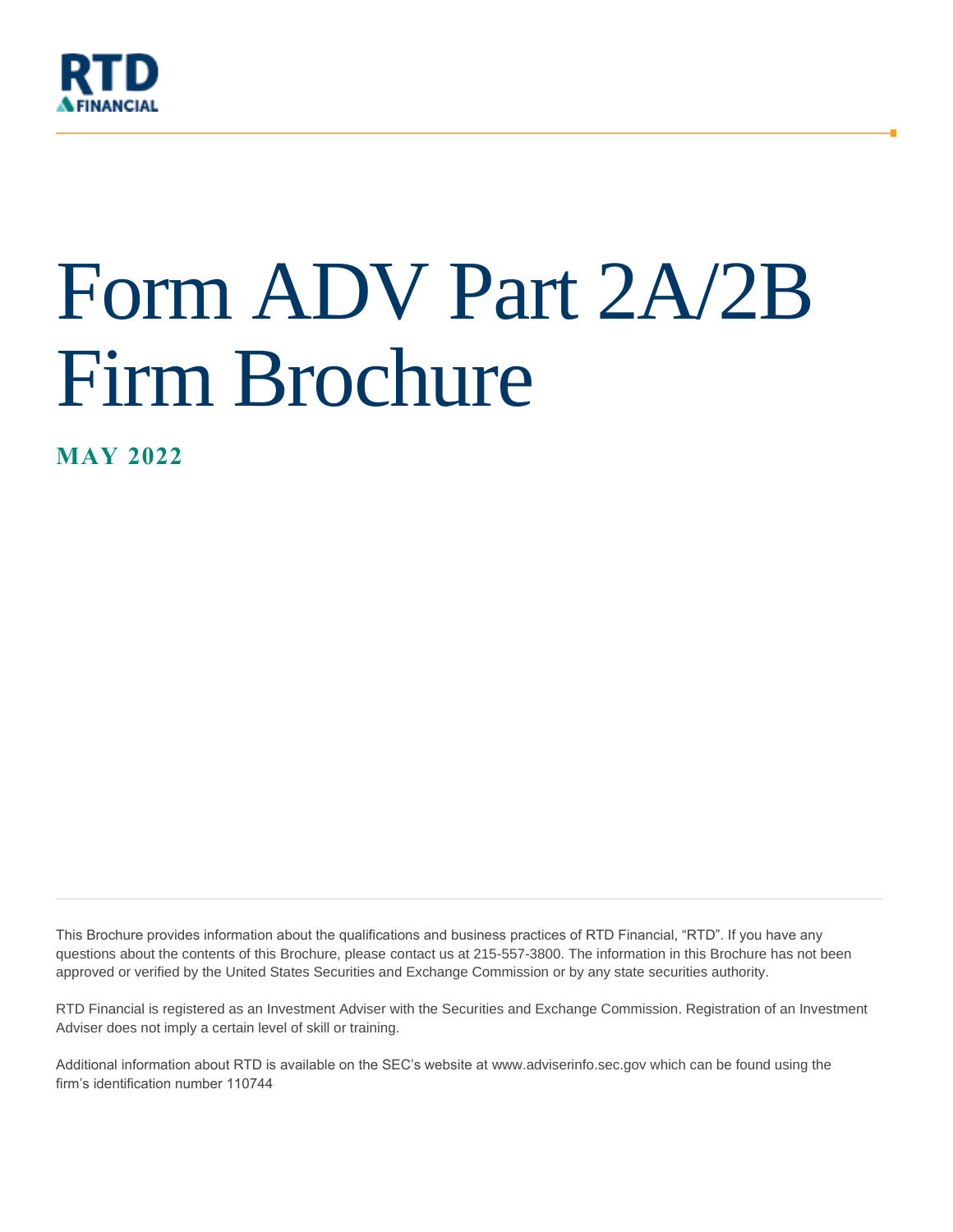

\*\*\*This page intentionally left blank\*\*\*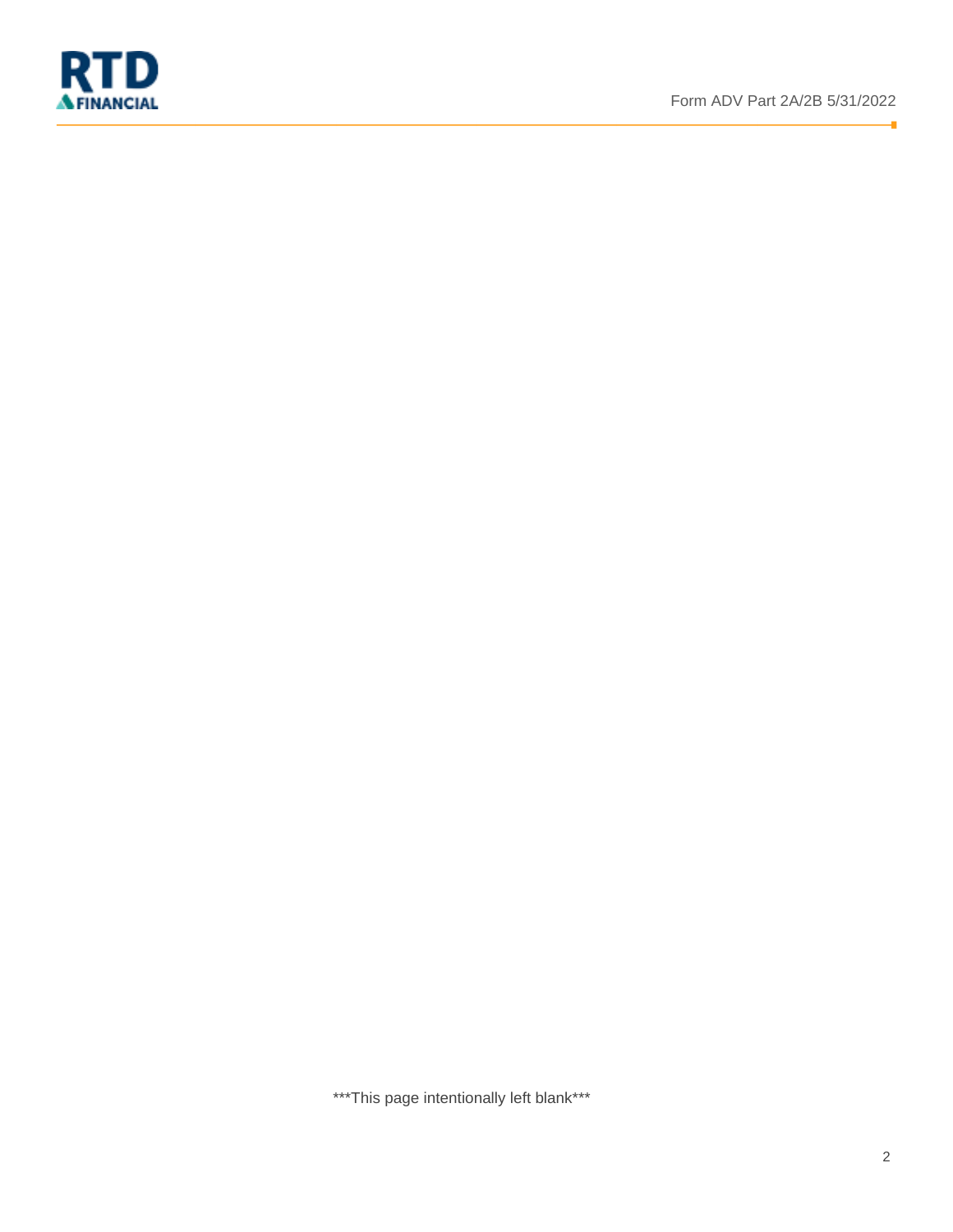

÷.

## **Form ADV Part 2A**

## **Item 2: Material Changes**

RTD is no longer offering Tax Preparation services. RTD will continue to provide Tax Planning services where appropriate but will no longer be preparing any tax returns.

Jeff Weiand has taken on the role of CEO and Beth Davies has taken on the role of President.

We've added a new service and fee schedule for Consulting Services for Trusts and Non-Profits. Please see Item 4 and Item 5 for more information.

## **Item 3: Table of Contents**

| <b>CONTENTS</b><br>Item 1: Cover Page                                                          | <b>PAGE</b><br>1 |
|------------------------------------------------------------------------------------------------|------------------|
| Form ADV Part 2A                                                                               | 3                |
| Item 2: Material Changes                                                                       | 3                |
| Item 3: Table of Contents                                                                      | 3                |
| Item 4: Advisory Business                                                                      | $\overline{4}$   |
| Item 5: Standard Fees and Compensation                                                         | 9                |
| Item 6: Performance-Based Fees & Side-By-Side Management                                       | 13               |
| Item 7: Types of Clients                                                                       | 13               |
| Item 8: Methods of Analysis, Investment Strategies & Risk of Loss                              | 13               |
| Item 9: Disciplinary Information                                                               | 15               |
| Item 10: Other Financial Industry Activities and Affiliations                                  | 15               |
| Item 11: Code of Ethics, Participation or Interest in Client Transactions and Personal Trading | 15               |
| Item 12: Brokerage Practices                                                                   | 15               |
| Item 13: Review of Accounts                                                                    | 17               |
| Item 14: Client Referrals and Other Compensation                                               | 17               |
| Item 15: Custody                                                                               | 18               |
| Item 16: Investment Discretion                                                                 | 19               |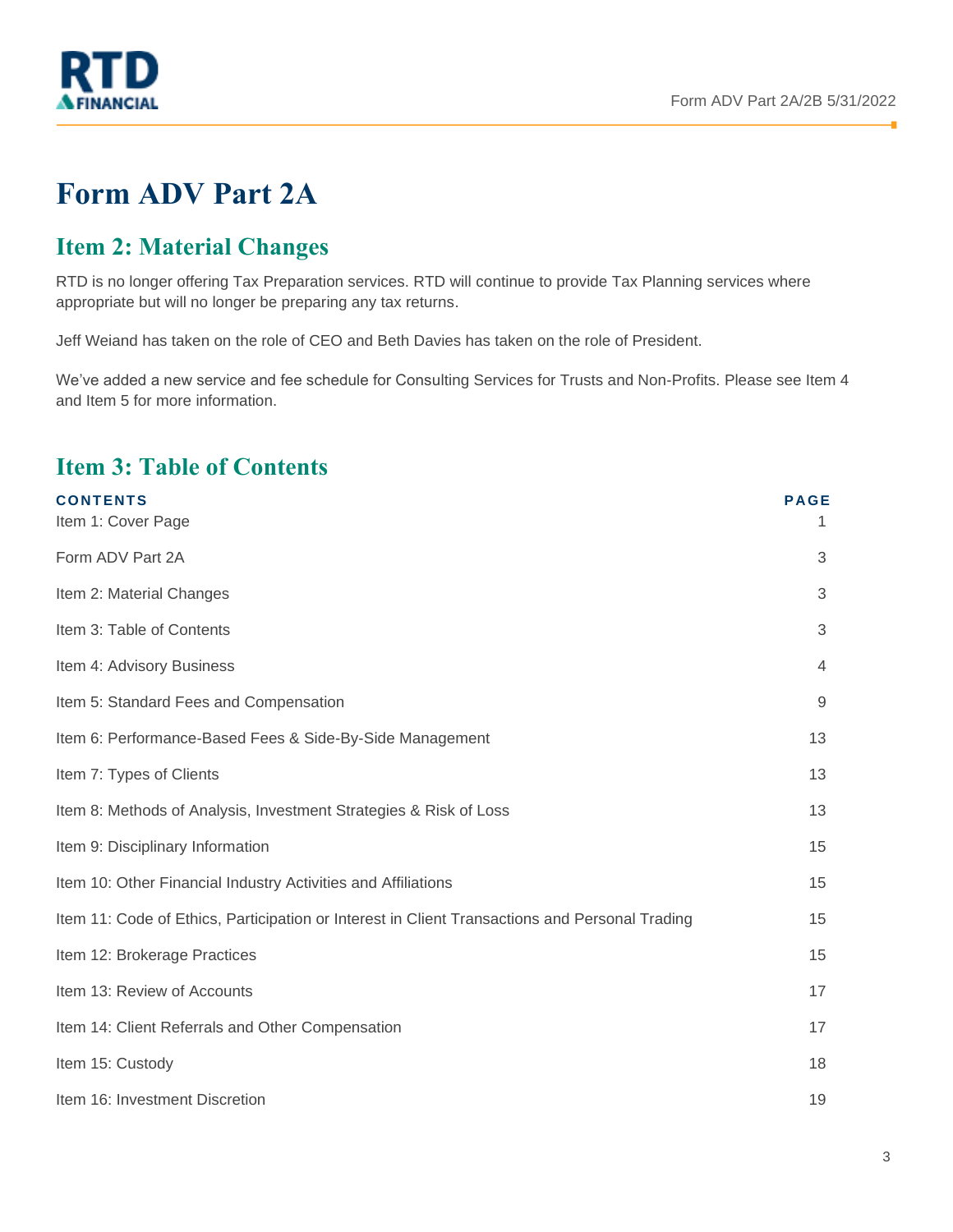

| Item 17: Voting Client Securities      | 19        |
|----------------------------------------|-----------|
| Item 18: Financial Information         | 19        |
| Form ADV Part 2B - Brochure Supplement | $20 - 30$ |

## **Item 4: Advisory Business**

## **DESCRIPTION OF ADVISORY FIRM**

**RTD Financial's** registration was granted by the United States Securities and Exchange Commission on June 13, 1983. Current equity ownership of the firm is as follows:

## **Owns more than ten percent but less than twenty-five percent**

- Richard Joseph Busillo, (CRD Number 725324), Chairman
- Jeffrey Alan Weiand, (CRD Number 1414639), CEO/CCO
- Marc Charles Labadie, (CRD 5126545), Executive Vice President
- Mitchell J. Metz, (CRD Number 1417894), Senior Vice President
- Richard J. Durso, (CRD Number 2772293), Chief Financial Officer

### **Owns five percent but less than ten percent**

- Christopher Vassallo, (CRD Number 6125551), Director, Strategic Partnerships
- Rachel F. Moran, (CRD 5680934), Director of Financial Planning

## **Owns less than five percent**

- Elizabeth Ann Davies, President
- Gregory J. Young, (CRD 4128382) Chief Investment Officer

Maureen Blom is the firm's Chief Operating Officer. The firm is not publicly owned or traded. There are no indirect owners of the firm. The firm manages each Client's portfolio on an individualized basis. Clients may impose restrictions on their accounts. The firm does not sponsor any wrap programs.

As of December 31, 2021, RTD managed assets on a discretionary basis in the amount of **\$ 2,168,467,426** and on a nondiscretionary basis, **\$ 23,093,683** for a total of **\$ 2,191,561,109.**

## **Types of Advisory Services**

#### L. **Personal Wealth Management**

Services Typically Available:

#### **LIFE-C ENT ER ED PL A N NIN G**

- Organize. Advisor will help bring order to Client's financial life.
- Discover. Advisor will facilitate initial and ongoing listening and discovery to ensure Advisor fully understands Client's life story, money history and purpose.
- Prioritize. Advisor will assist Client in determining the values and goals most important as well as to help establish a time frame to achieve.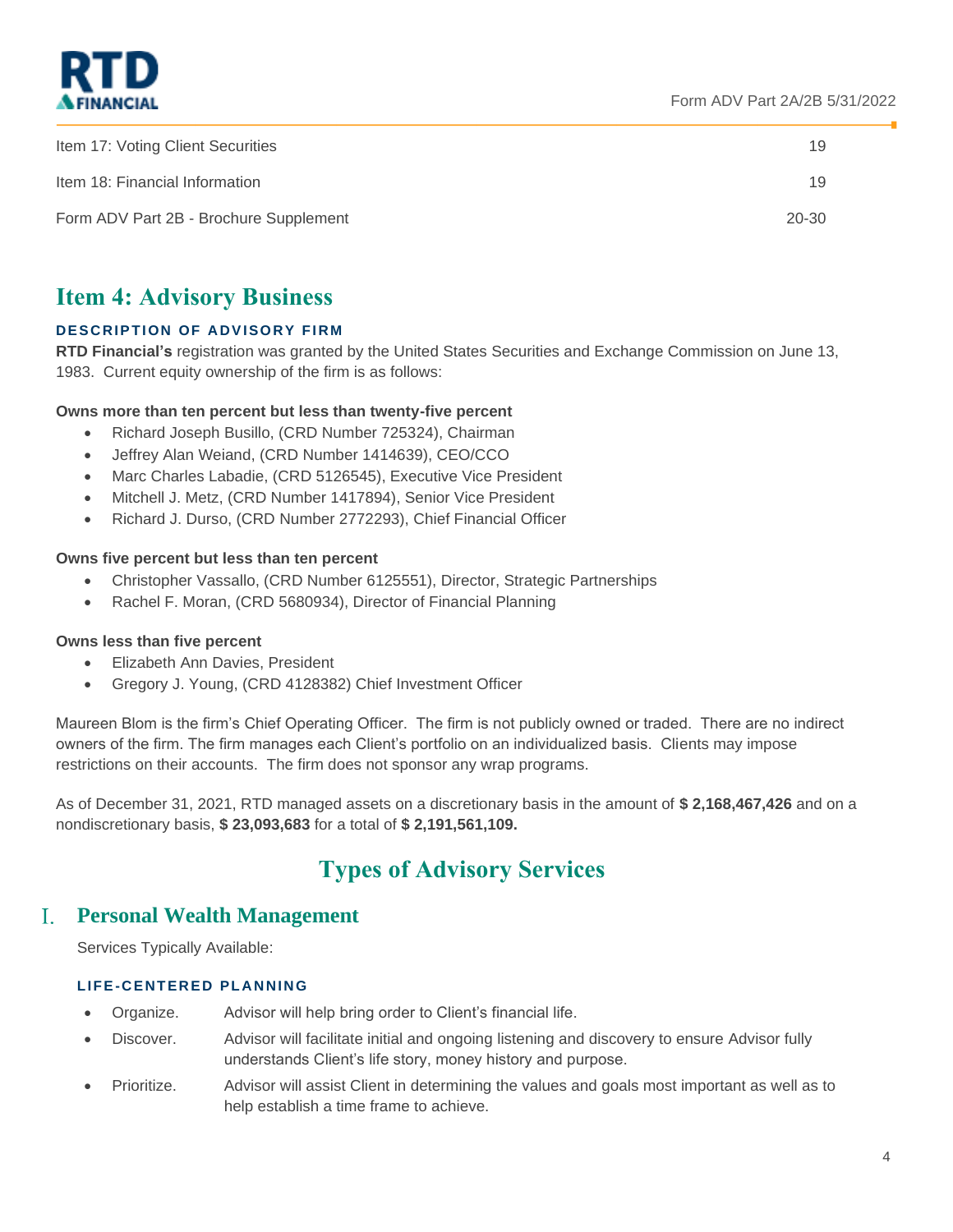



- Identify. Advisor will identify where Client's human capital and financial resources can best be applied to accomplish short and long-term goals.
- Monitor. Advisor will conduct ongoing reviews and updates to monitor progress toward milestones and alignment with Client's life's values.

## **FINANCIAL PLANNING**

- Analyze. Advisor will evaluate and analyze Client's current and projected financial wellness.
- Recognize. Advisor will proactively identify challenges and opportunities as they relate to Client's short and long-term financial achievements.
- Strategize. Advisor will assist Client with the financial implications of life transitions as they occur.
- Visualize. Advisor will assist Client with understanding the impact various scenarios may have on life goals.
- Advise. Advisor will provide advice and recommendations that support Client's short and long-term goals.
- Assess. Advisor will utilize techniques to efficiently manage taxes.
- Monitor. Advisor will periodically update financial planning projections to ensure Client is able to maintain financial wellness.

## **INVESTMENT MANAGEMENT (UNDER ADVISOR'S MANAGEMENT)**

- Develop. Advisor will develop an investment strategy that attempts to align Client's short and long-term goals with:
	- Risk Tolerance the amount of risk Client wants to take.
	- Risk Capacity the amount of risk Client needs to take.
- Construct. Advisor will construct a written Investment Policy Statement.
- Advise. Advisor will advise and recommend an asset allocation and Investment selection.
- Implement. Advisor will implement all initial and ongoing trading when needed.
- Re-balance. Advisor will rebalance as per the Investment Policy Statement guidelines.
- Re-allocate. Advisor will reallocate and adjust the portfolio and/or change underlying investments due to changes in the economy, Client's objectives, or security performance criteria.
- Tax Plan. Advisor will attempt to minimize investment related taxes on an ongoing basis.
- Report. Advisor will provide quarterly performance reporting.
- Monitor. Advisor will monitor underlying investments and Client allocation on an ongoing basis.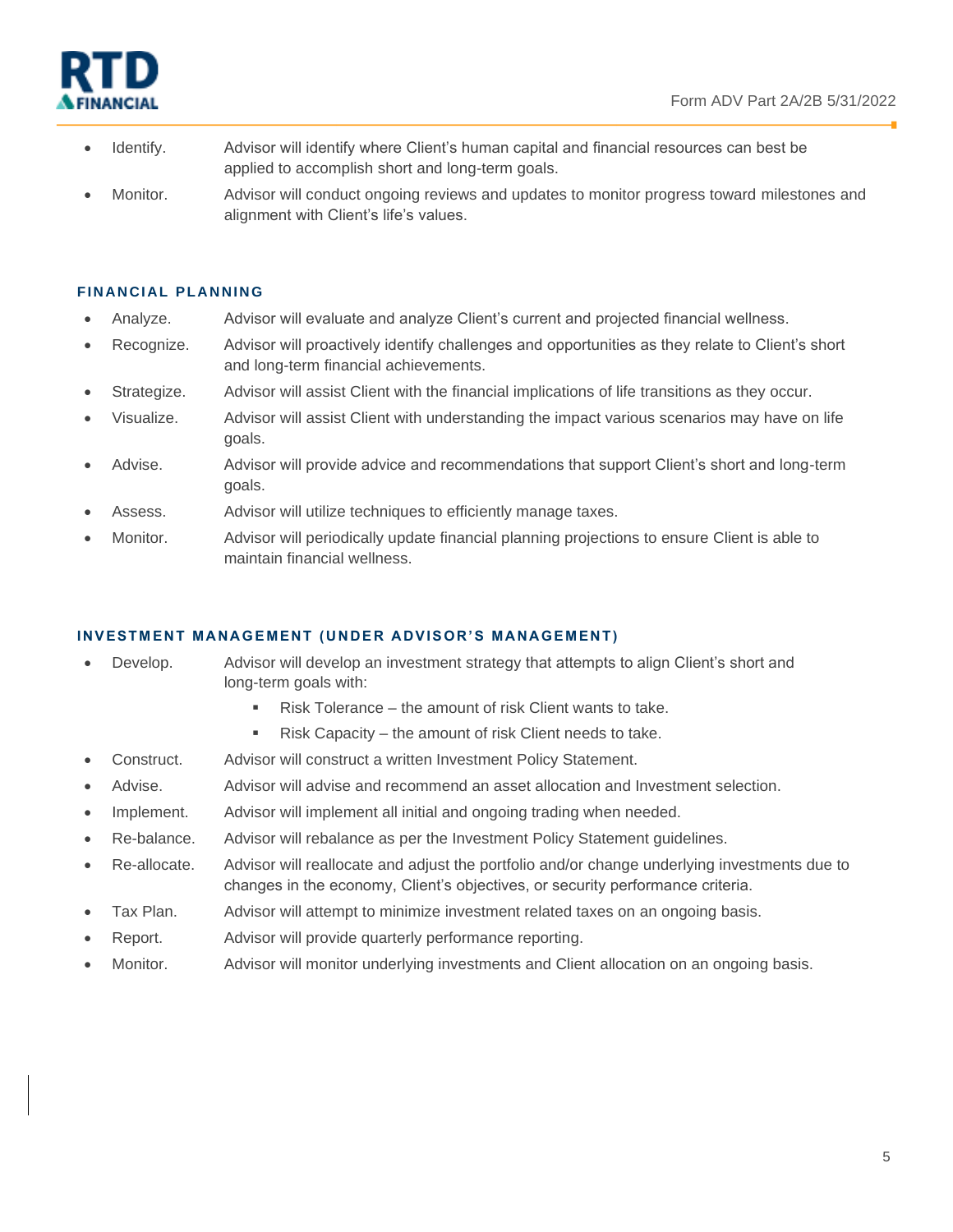## **Client Tailored Services and Client Imposed Restrictions**

Specific Client financial plans and their implementation are dependent upon the Client's Investment Policy Statement which outlines each Client's current situation (liquidity needs/tax constraints, if applicable and risk tolerance levels). It is used to construct a Client specific plan to aid in the selection of a portfolio of investments that matches restrictions, needs, and targets.

#### II. **3(38) Investment Management for Employer Retirement Plans**

RTD provides investment management services to retirement plans subject to the Employee Retirement Income Security Act of 1974, as amended ("ERISA"), referred to here as "ERISA Plan Clients". Each ERISA Plan Client is required to enter into an investment management agreement with RTD describing the services that RTD will perform for the ERISA plan and if agreed to by the ERISA Plan Client, the ERISA plan participants. RTD provides both ERISA fiduciary services and non-fiduciary services to ERISA Plan Clients.

## **i. Plan Level Fiduciary Services**

- **a. Discretionary Investment Management Services under ERISA §3(38).** RTD provides investment management services to ERISA Plan Clients on a discretionary basis as an investment manager under ERISA Section 3(38) and in that capacity, RTD's investment decisions are made in its sole discretion without the ERISA Plan Client's prior approval. RTD's investment management services include the following:
- RTD will develop an investment policy statement (IPS) for the Client. The IPS establishes the investment policies and objectives for the ERISA Plan.
- For Plan Clients that are participant-directed:
	- RTD will select a broad range of investment options consistent with ERISA Section 404(c) and the regulations thereunder. The investment options selected by RTD may include the RTD managed portfolios in which RTD is the fund manager. If these RTD managed portfolios are made available as plan investment options, it will not result in additional compensation to RTD.
	- RTD will provide ongoing and continuous discretionary investment management with respect to the asset classes and investment alternatives available under the ERISA Plan in accordance with the IPS. Under this authority, RTD may remove and replace the investment alternatives available under the ERISA Plan in its discretion.
	- If the Client decides to have a qualified default investment alternative ("QDIA") for participants who fail to make an investment election under the ERISA plan, RTD will select the investment to serve as the QDIA. The Client retains the sole responsibility to provide all notices to participants required under ERISA Section 404(c)(5).
- For Plan Clients that are not participant-directed (i.e., pooled plans):
	- RTD will develop asset allocations and portfolio modeling consistent with the Plan objectives expressed in the IPS.
	- In accordance with the IPS, RTD will identify and select specific investments to populate the asset allocation categories.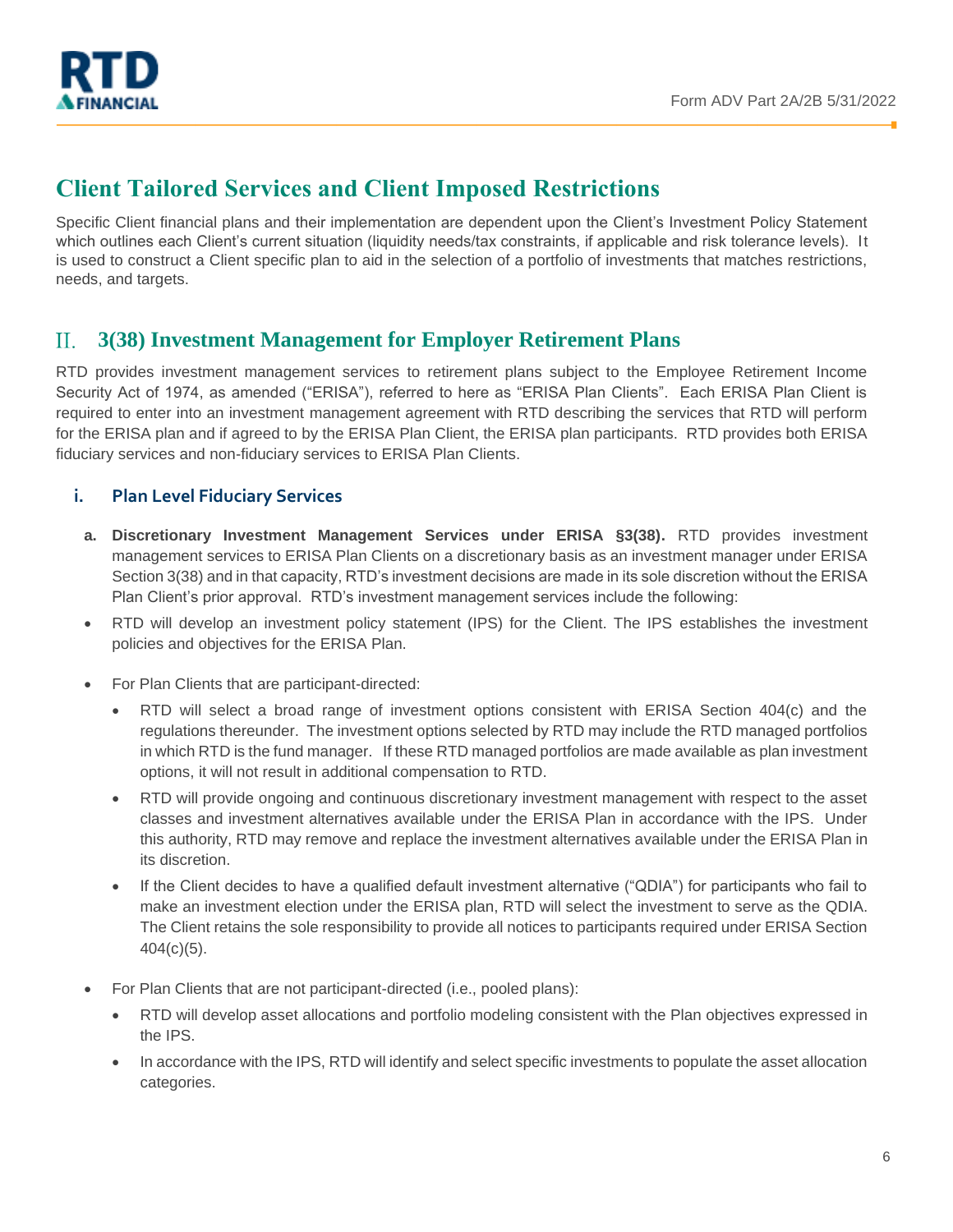

- As investment results and/or cash flow change the percentage of Plan assets represented by the different asset allocation categories, RTD will provide periodic re-balancing as deemed appropriate in accordance with the IPS.
- RTD will adjust the asset allocations as deemed appropriate in accordance with the IPS.
- RTD will monitor and measure investment performance and adherence to the IPS. RTD can make changes in the selected investments, if appropriate, and will provide the Client with periodic reporting of investment performance and results.

## **b. Non-Discretionary Investment Advisory Services for Participant-Directed Plans**

Clients who executed a Non-Discretionary Investment Advisory Service Agreement for Participant-Directed Plans prior to July 1, 2014 are grandfathered and will remain on the agreement in effect at that time until they convert to a 3(38) Investment Management agreement.

## **ii. Participant-Level Fiduciary Services**

## **Non-Discretionary Investment Advisory Services**

If agreed to by the Client, RTD will provide non-discretionary investment advice to Plan participants about Plan investment alternatives. Plan participants will have the final decision-making authority regarding the initial selection, retention and changes in investment selections.

## **a. Plan-Level Non-Fiduciary Services for Participant-Directed and Pooled Plans**

If agreed to by the Client, RTD will perform the Non-Fiduciary services described below or, alternatively, may arrange for the Plan's other providers to offer these services, as agreed upon between RTD and Client.

- Educate the Client as to its fiduciary responsibilities.
- Assist the Client in monitoring, selecting and supervising service vendors by providing consulting services on these matters.
- Prepare fee analysis and benchmarking studies.

## **b. Participant-Level Non-Fiduciary Services for Participant-Directed Plans**

- Assist in initial and ongoing enrollment and education sessions with employees designed to increase retirement plan participation and to improve investment and financial understanding.
- Assist in the education of the participants in the Plan about general investment principles and investment alternatives available under the Plan. RTD's assistance in participant investment education will be consistent with prevailing Department of Labor guidance. As such, RTD does not provide fiduciary advice (as defined in ERISA) in our education program to the participants.

## **Retirement Account Clients Potential for Conflict of Interest**

RTD is a fiduciary under ERISA with respect to investment management services and investment advice provided to ERISA clients, including ERISA plan participants if making recommendations or giving individualized investment advice to the participants. RTD is also a fiduciary under the Internal Revenue Code (the "IRC") with respect to investment management services and investment advice provided to ERISA plans, ERISA plan participants, IRA owners and IRAs (collectively, Retirement Account Clients). As such, RTD is subject to specific duties and obligations under ERISA and the IRC that include, among other things, prohibited transaction rules which are intended to prohibit fiduciaries from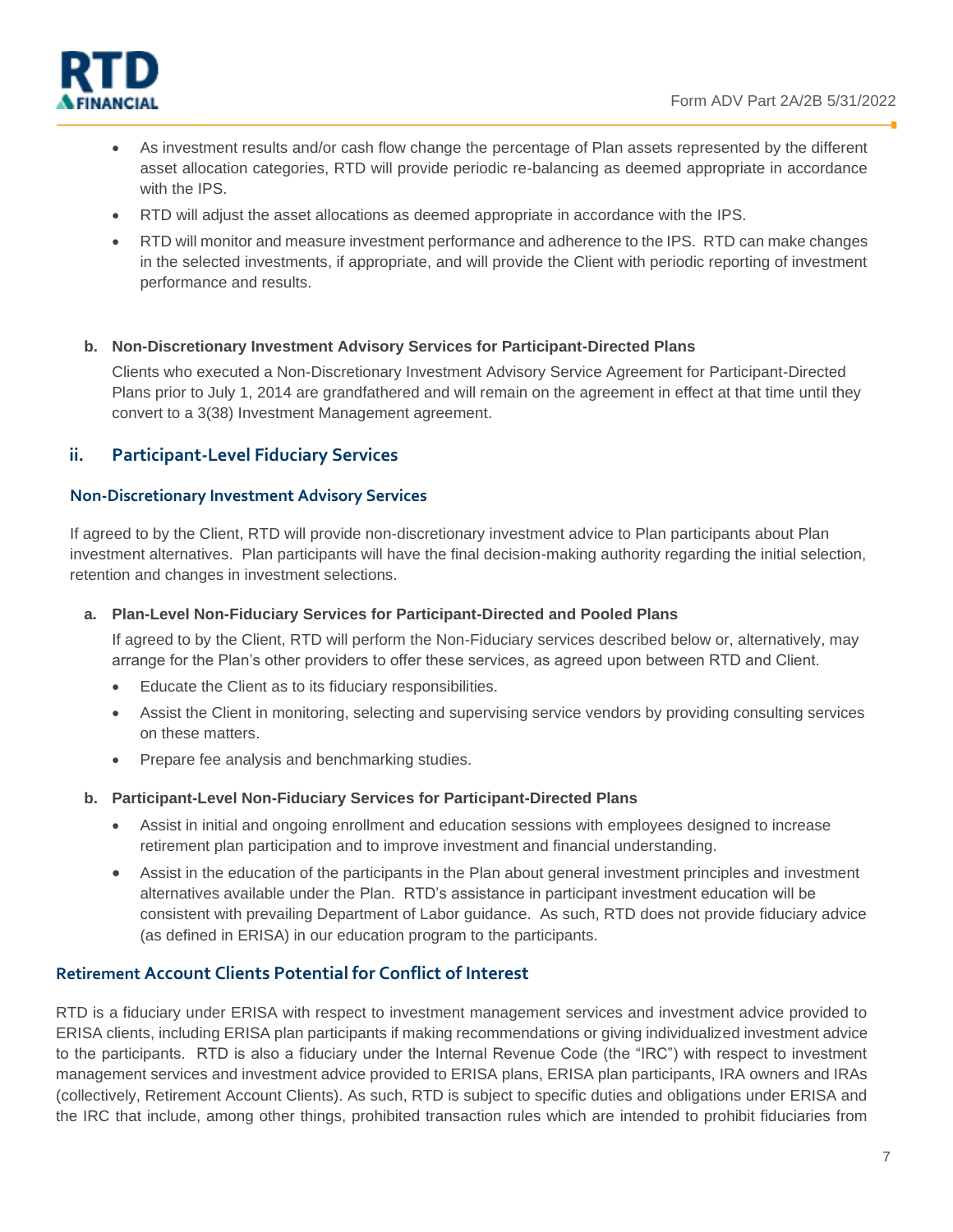acting on conflicts of interest. When a fiduciary gives advice in which it has a conflict of interest, the fiduciary must either avoid or eliminate the conflict or rely upon a Prohibited Transaction Exemption ("PTE").

A conflict of interest would arise, and the prohibited transaction rules would be implicated if RTD were to provide fiduciary advice about plan distributions and rollovers if it results in RTD receiving compensation that it would not have received absent the advice. In that instance, RTD would mitigate this conflict by acting in the best interest of the client.

*No client is under any obligation to roll over ERISA plan or IRA assets to an account advised or managed by RTD.*

#### $III.$ **Investment Management for Trusts and Non-Profits**

After assessing Client's goals, objectives, time horizon and risk tolerance, Advisor will recommend a diversified portfolio and provide continuous and regular supervision of this portfolio. Clients may place reasonable restrictions on investing in certain securities or types of securities.

Advisor's Investment Management services include the following:

- Develop a written Investment Policy Statement.
- Investment selection and execution of trades.
- Quarterly performance reporting.
- Re-balance the portfolio when appropriate.
- Re-allocate the portfolio due to changes in the economy, of the Client's objectives, or performance of the underlying securities managed.
- Portfolio tax management where appropriate.

#### **Investment Consulting for Trusts and Non-Profits** IV.

After assessing Client's goals, mission, objectives, time horizon, risk tolerance, and discussing with Client, Advisor will recommend a diversified portfolio and provide continuous and regular supervision of this portfolio. Client is responsible for providing information to Advisor. Advisor is not responsible for the accuracy of the information provided.

Advisor's Investment Consulting services include the following (collectively, the "Services"):

- Review Client's outside assets to ensure they are in ongoing compliance with a written Investment Policy Statement.
- Quarterly performance reporting.
- Recommend re-allocation of the portfolio within the approved ranges of the Investment Policy or recommend a new investment range due to changes in the economy, of the Client's objectives, or performance of the underlying securities managed on a solely non-discretionary basis.
- Annual education and fiduciary training session for new board and finance committee members
- Meeting attendance and updates with finance committee or board.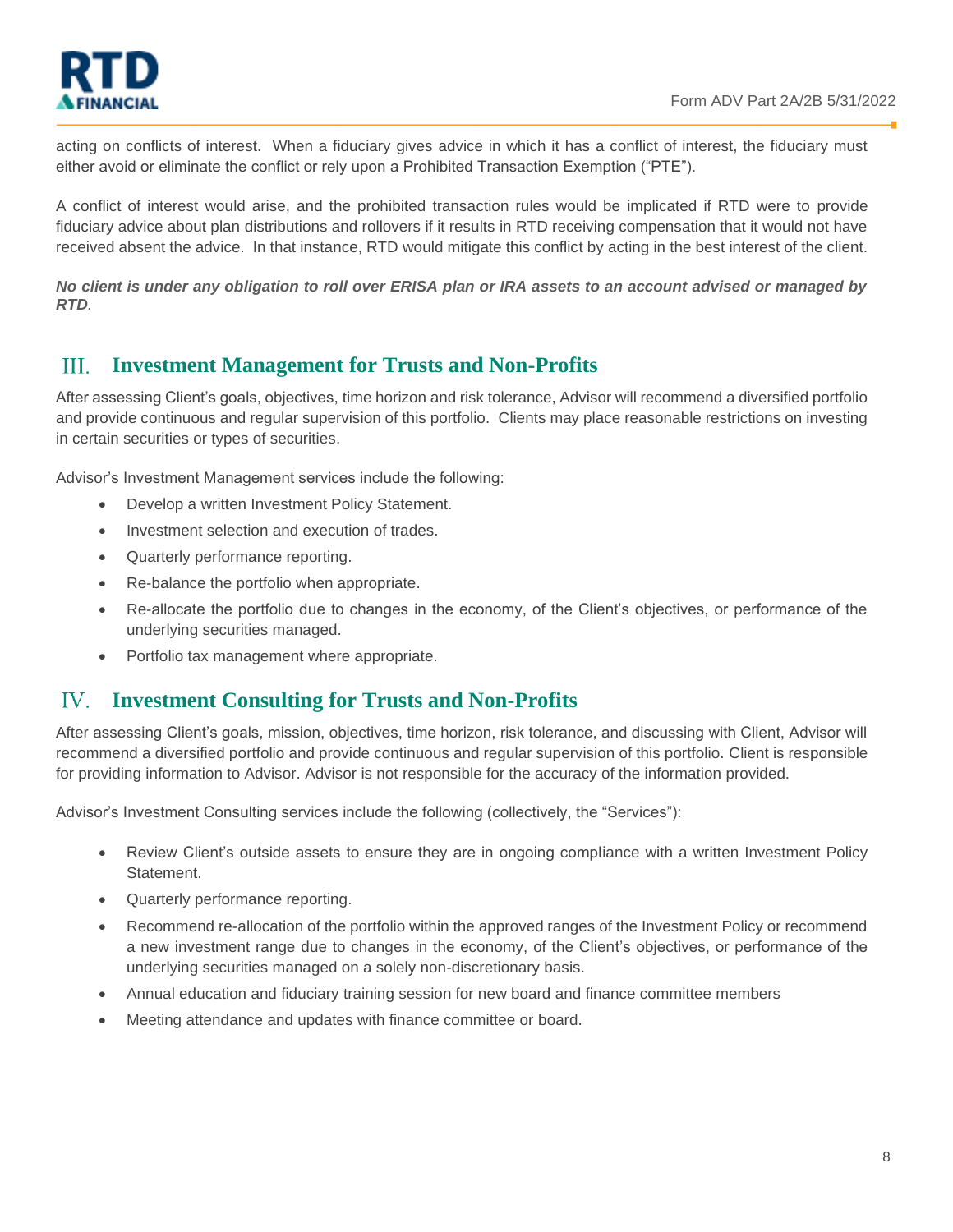

## **Item 5: Standard Fees and Compensation**

Please note, unless a Client has received the firm's disclosure brochure at least 48 hours prior to signing the investment advisory contract, the investment advisory contract can be terminated by the Client within five (5) business days of signing the contract without incurring any advisory fees. How Advisor is compensated depends on the type of advisory service performed. Please review the fee and compensation information below.

## **Fees and Compensation**

#### L **Personal Wealth Management Fees:**

Personal Wealth Management fees are based on factors including total investable wealth as well as an evaluation of each client's unique financial, tax, business and family complexity. Fees are based on a fixed amount and can range from a minimum of \$1,500 per quarter (\$6,000 annually) to a maximum of \$30,000 per quarter (\$120,000 annually). The fee can be adjusted up or down when material changes occur in client's total market value in their account impacted by investable wealth and/or complexity. Examples of material changes would be the acquisition or sale of a business; acquisition of material corporate stock options, acquisition or sale of illiquid investment or real estate investment properties, inheritance, the depletion of assets during retirement or family/multi-generational planning that increases the complexity of your planning needs.

Should a change to the fee amount be warranted, you will be notified, in advance and provided with a new agreement to sign.

Fees are due quarterly in advance and a pro-rata refund will be paid to Client if canceled within any quarter. This quarterly fixed fee is cancelable anytime without restriction.

## **Additional Compensation Information**

- Minimum Fee of \$1,500 is waived for Clients' immediate family members (children and parents).
- With client authorization, quarterly fees are deducted from client account(s) or paid by check. In either case, clients will be sent an invoice quarterly.
- Under certain circumstances, at our sole discretion, Advisor can offer existing clients a Financial Advisory Agreement if it's in the clients' best interest to do so.
- Under certain limited circumstances, at our sole discretion, Advisor offers advisory services on a pro-bono or accommodation basis.
- For planning paid for by corporations for the benefit of its employees, the following discounts will apply: *2-5 employees, 10%; 6-10 employees, 15%; over 10 employees, 20%*

## **Retirement Plan Fees**

RTD is a fiduciary under ERISA with respect to investment management services and investment advice provided to ERISA Plan Clients. As such, RTD is subject to specific duties and obligations under ERISA and the IRC that include, among other things, restrictions concerning certain forms of compensation. To avoid engaging in prohibited transactions, RTD will only charge fees for investment advice about vehicles for which RTD and/or its affiliates do not receive any commission, 12b-1 fees or other compensation.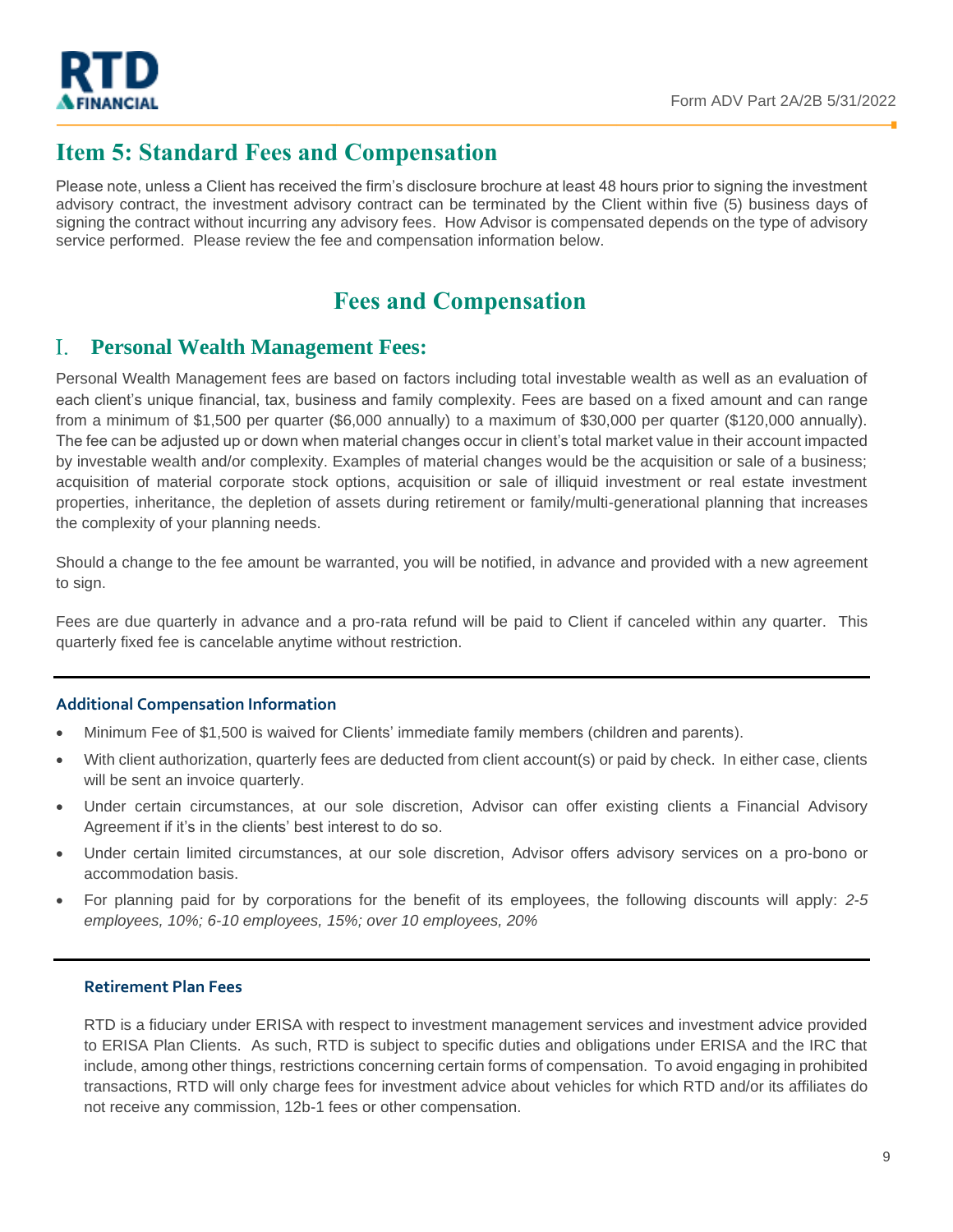The fees described below for Participant Directed Plans are payable quarterly or monthly in arrears as agreed to under the investment management or advisory agreement between RTD and the ERISA Plan Client. Fees for Pooled Retirement Plans are payable quarterly in advance. The initial fee is the amount, prorated for the number of days remaining in the initial Fee Period from the effective date of the investment advisory or management agreement, based upon the market value of the included assets on the last business day of the initial fee period. Thereafter, the fee is based upon the market value of the included assets on the last business day of the fee period (without adjustment for anticipated withdrawals by plan participants or other anticipated or scheduled transfers or distributions of assets).

- Fees differ for certain non-profit organizations.
- ERISA Plan Client investment management fees may be reduced for start-up retirement plans, or if a Personal Wealth Management Client, or Trust or Non-Profit Investment Management Client also engages RTD for retirement plan investment management services on behalf of an ERISA plan.
- Clients who executed Self-Directed Retirement agreements prior to September 1, 2012, or Non-Discretionary Investment Advisory Service Agreements for Participant-Directed Plans prior to July 1, 2014, are grandfathered and will remain on the fee schedule in effect at that time until they convert to a 3(38) Investment Management agreement.
- The ERISA plan is obligated to pay RTD's fee. As agreed to under the investment management or advisory agreement between RTD and the ERISA Plan Client, the ERISA Plan Client can authorize the plan custodian to automatically deduct the fee from the plan or the plan sponsor of the ERISA Plan Client may choose to pay the fee.

Either RTD or the ERISA Plan Client can terminate the investment management or advisory agreement at any time, without penalty, by sending the other party 30 days prior written notice. Both parties remain responsible for obligations arising under any transactions initiated before the agreement was terminated. RTD is entitled to a fee, prorated for the number of days in the Fee Period prior to the effective date of termination, based on the market value of the included assets on the effective date of termination.

#### **3(38) Investment Management for Participant-Directed Plans Where Participant-**L **Level Services are Provided**

The RTD investment advisory fee for 3(38) investment management services provided to ERISA participant-directed plans where participant-level services are provided is calculated as of the last business day of each calendar quarter, or in accordance with the Plan's agreement with their recordkeeping provider, by charging fees based on the market value of plan assets in accordance with the following fee schedule, *subject to a minimum fee of \$2,500 per quarter:*

| <b>Plan Assets</b>          | Quarterly   | Annual    |
|-----------------------------|-------------|-----------|
| $$0 - $2,499,999$           | 0.15000%    | $0.600\%$ |
| $$2,500,000 - $4,999,999$   | $0.12500\%$ | $0.500\%$ |
| \$5,000,000 - \$9,999,999   | $0.10000\%$ | $0.400\%$ |
| \$10,000,000 - \$19,999,999 | 0.07500%    | 0.300%    |
| \$20,000,000 - \$39,999,999 | $0.05000\%$ | 0.200%    |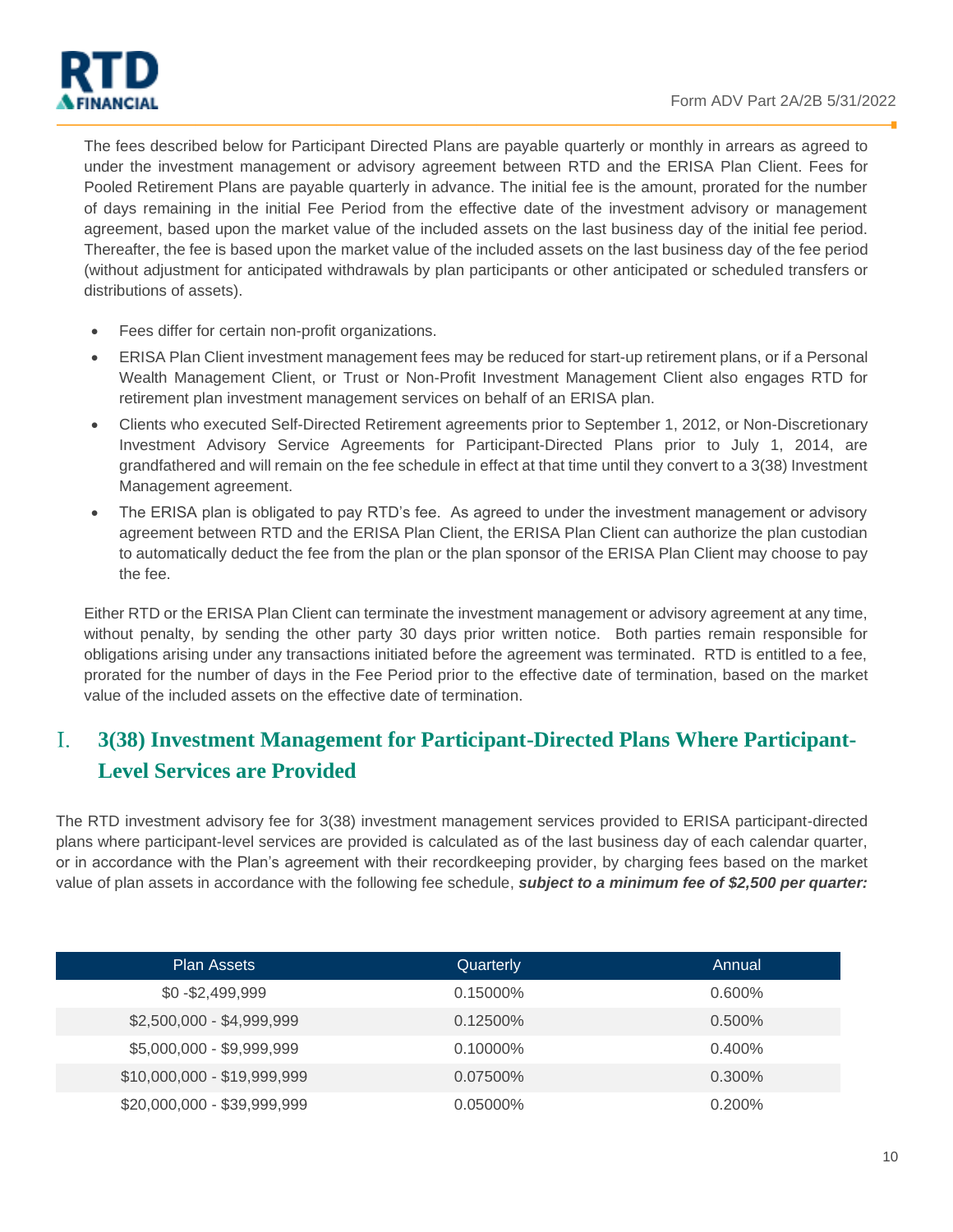

| \$40,000,000 - \$59,999,999   | 0.03750%    | 0.150%     |
|-------------------------------|-------------|------------|
| \$60,000,000 - \$99,999,999   | 0.03125%    | 0.125%     |
| \$100,000,000 - \$199,999,999 | $0.02500\%$ | $0.100\%$  |
| \$200,000,000 - \$349,999,999 | $0.02000\%$ | $0.080\%$  |
| \$350,000,000 - \$499,999,999 | $0.01500\%$ | $0.060\%$  |
| \$500,000,000 and above       |             | Negotiable |

### **3(38) Investment Management for Participant-Directed Plans Where No**  II. **Participant-Level Services are Provided**

The RTD fee for investment management services provided to ERISA participant-directed plans where no participantlevel services are provided is a flat amount calculated as follows, *subject to a minimum fee of \$2,500 per quarter:*

| <b>Plan Assets</b>            | <b>Quarterly Fee</b> | <b>Annual Fee</b>             |
|-------------------------------|----------------------|-------------------------------|
| $$0 - $19,999,999$            | \$2,500              | \$10,000                      |
| \$20,000,000 - \$24,999,999   | \$3,750              | \$15,000                      |
| \$25,000,000 - \$34,999,999   | \$6,250              | \$25,000                      |
| \$35,000,000 - \$44,999,999   | \$7,500              | \$30,000                      |
| \$45,000,000 - \$59,999,999   | \$8,750              | \$35,000                      |
| \$60,000,000 - \$79,999,999   | \$10,000             | \$40,000                      |
| \$80,000,000 - \$99,999,999   | \$11,250             | \$45,000                      |
| \$100,000,000 - \$124,999,999 | \$12,500             | \$50,000                      |
| \$125,000,000 - \$149,999,999 | \$13,750             | \$55,000                      |
| \$150,000,000 - \$199,999,999 | \$15,000             | \$60,000                      |
| \$200,000,000 - \$299,999,999 | \$16,250             | \$65,000                      |
| \$300,000,000 - \$399,999,999 | \$17,500             | \$70,000                      |
| \$400,000,000 - \$499.999.999 | \$18,750             | \$75,000                      |
| \$500,000,000 and above       |                      | Negotiable with \$75,000 min. |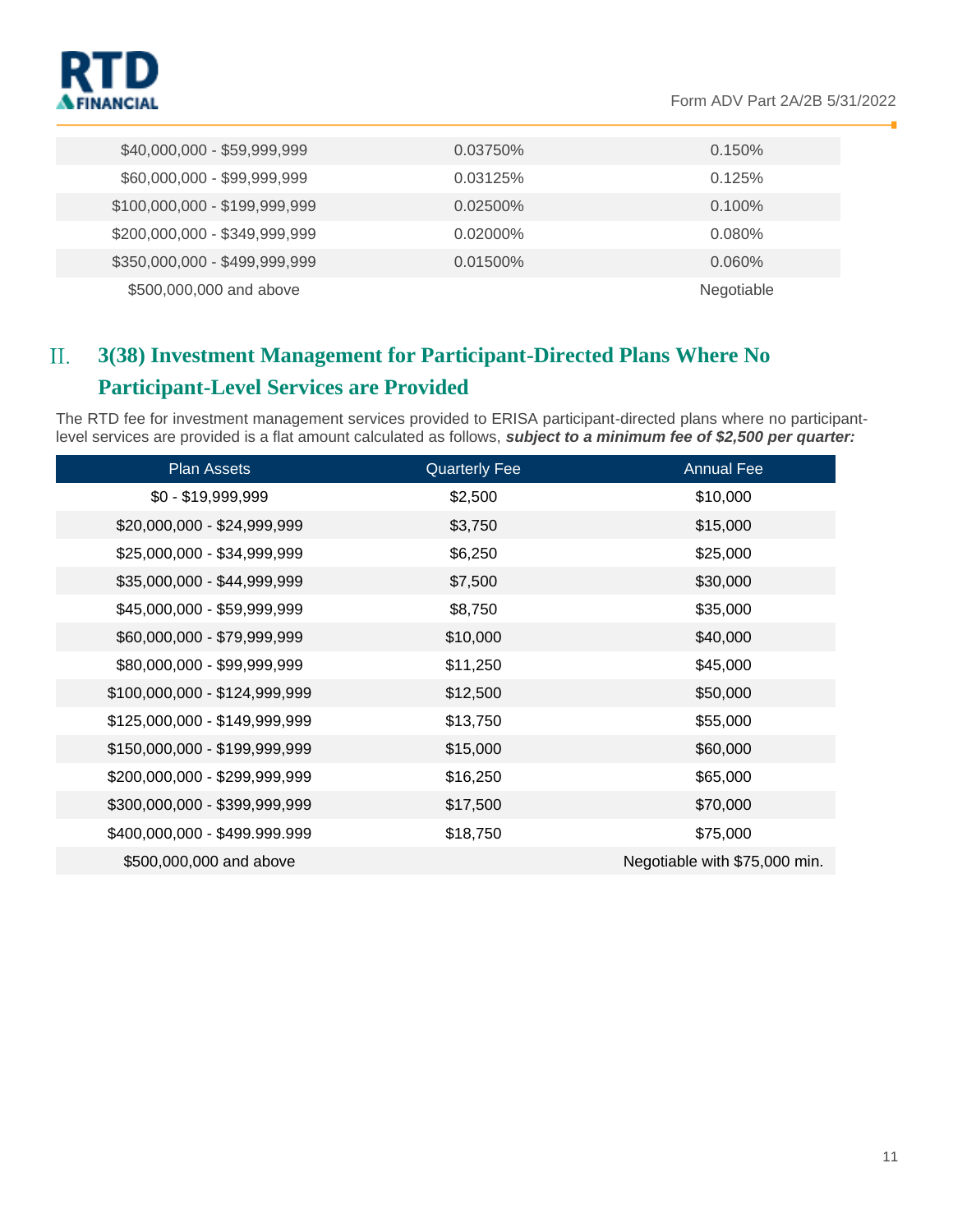## **Pooled Retirement Plan Investment Management Fees:**

The RTD investment advisory fee for ERISA plans that are not participant-directed (i.e., pooled plans) is calculated as of the last business day of each calendar quarter by charging the following fee schedule, *subject to a minimum fee of \$1,250 per quarter:*

| <b>Plan Assets</b> | Quarterly | Annual |
|--------------------|-----------|--------|
| First \$2,000,000  | 0.1500%   | 0.60%  |
| Next \$3,000,000   | 0.1250%   | 0.50%  |
| Next \$5,000,000   | 0.1000%   | 0.40%  |
| Over \$10,000,000  | 0.0625%   | 0.25%  |

## **Investment Management Fees for Trusts and Non-Profits**

The RTD fee is calculated as of the last business day of each calendar quarter by charging the following fee schedule, *subject to a minimum fee of \$1,250.00 per quarter:*

| <b>Plan Assets</b> | Quarterly  | Annual |
|--------------------|------------|--------|
| First \$2,000,000  | $0.1500\%$ | 0.60%  |
| Next \$3,000,000   | 0.1250%    | 0.50%  |
| Next \$5,000,000   | $0.1000\%$ | 0.40%  |
| Over \$10,000,000  | 0.0625%    | 0.25%  |

The advisory fees shown in ((III) and IV) are blended fees and are calculated by assessing the percentage rates to the market value of the account by using the predefined levels of assets as shown in the above charts, resulting in a combined weighted fee. For example, an ending quarter balance of \$3,000,000 would pay an effective quarterly fee of \$4,250 (0.1417%). If annualized, the effective annual fee would be \$17,000 (0.5667%). The quarterly fee is determined by the following calculation:  $((\$2,000,000 \times 0.60%) + (\$1,000,000 \times 0.50%) = \$17,000/4 = \$4,250$ .

• For certain non-profit organizations, fees are waived for balances under \$500,000.

## **Investment Consulting Fees for Trusts and Non-Profits**

The RTD fee for investment consulting services provided to Trusts and Non-Profits is a flat amount calculated as follows, *subject to a minimum fee of \$3,750 per quarter and minimum assets of \$1,000,000:*

| <b>Plan Assets</b>            | Quarterly | Annual   |
|-------------------------------|-----------|----------|
| $$1,000,000 - $20,000,000$    | \$3,750   | \$15,000 |
| \$20,000,001 - \$30,000,000   | \$6,250   | \$25,000 |
| \$30,000,001 - \$45,000,000   | \$7,500   | \$30,000 |
| \$45,000,001 - \$60,000,000   | \$8,750   | \$35,000 |
| \$60,000,001 - \$80,000,000   | \$10,000  | \$40,000 |
| \$80,000,001 - \$100,000,000  | \$11,250  | \$45,000 |
| \$100,000,001 - \$125,000,000 | \$12,500  | \$50,000 |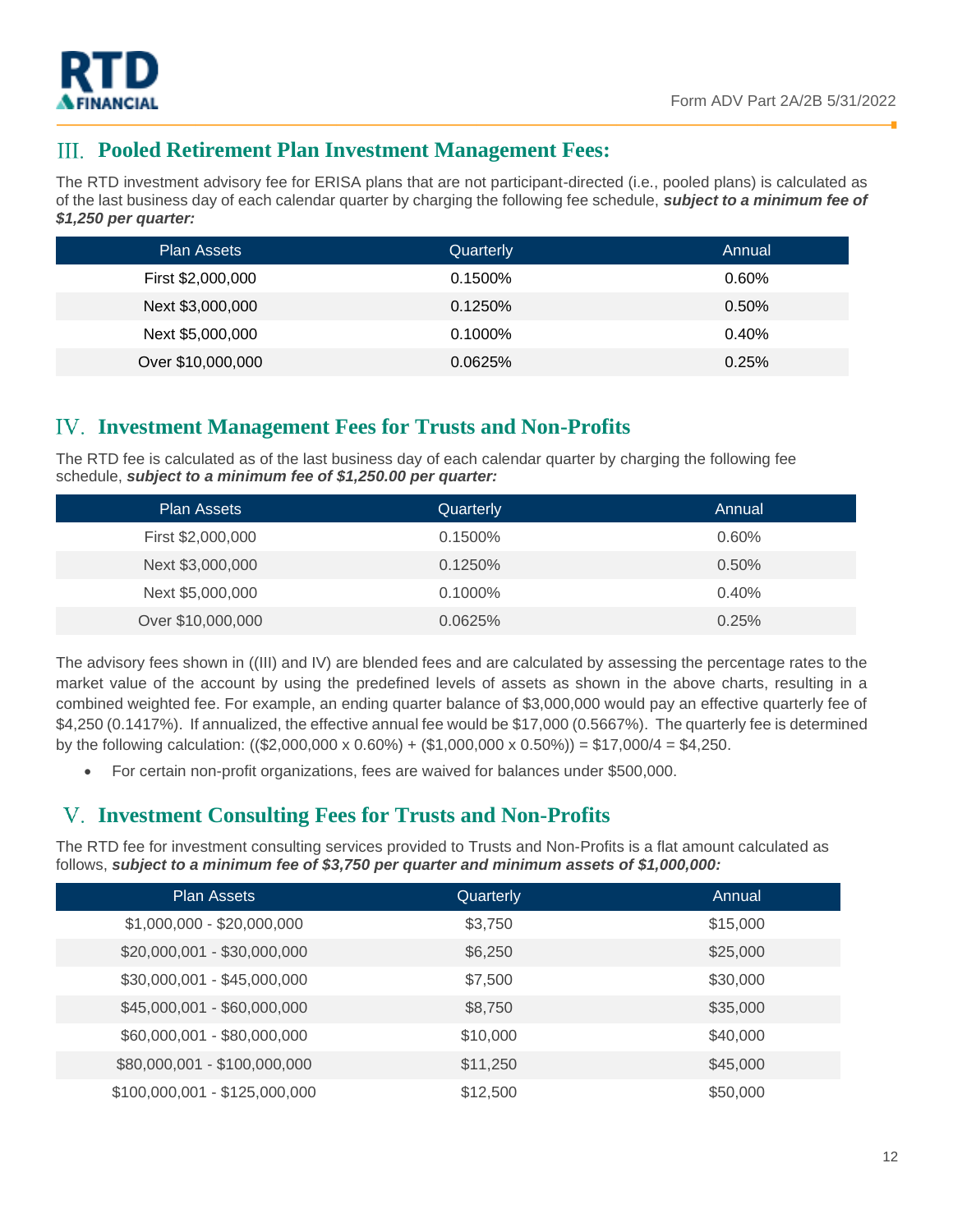

| \$125,000,001 - \$150,000,000 | \$13,750      | \$55,000                    |
|-------------------------------|---------------|-----------------------------|
|                               |               |                             |
| \$150,000,001 - \$200,000,000 | \$15,000      | \$60,000                    |
| \$200,000,001 - \$250,000,000 | \$16,250      | \$65,000                    |
|                               |               |                             |
| \$250,000,001 and above       | \$17,500 min. | Negotiable w/ \$70,000 min. |

## **Other Types of Fees and Expenses**

Advisor's fees are exclusive of brokerage commissions, transaction fees, and other related costs and expenses which can be incurred by the client. Clients can incur certain charges imposed by custodians, brokers, and other third parties such as custodial fees, deferred sales charges, odd-lot differentials, transfer taxes, wire transfer and electronic fund fees, and other fees and taxes on brokerage accounts and securities transactions. Mutual funds and exchange traded funds also charge internal management fees, which are disclosed in a fund's prospectus. Such charges, fees and commissions are exclusive of and in addition to our fee. Advisor does not receive any portion of these commissions, fees, and costs.

Item 12 further describes the factors considered in selecting or recommending custodians for Client's transactions and determining the reasonableness of their compensation (e.g., commissions).

Advisor does not accept compensation for the sale of securities or other investment products including asset-based sales charges or service fees from the sale of mutual funds.

## **Item 6: Performance-Based Fees & Side-By-Side Management**

Advisor does not charge or receive performance-based fees.

## **Item 7: Types of Clients**

Advisor provides financial planning and/or asset management services to individuals, pension plans, profit sharing plans, charitable organizations, endowments, foundations, trusts and estates, corporations and other business entities.

## **Item 8: Methods of Analysis, Investment Strategies & Risk of Loss**

The firm's strategy is based on asset allocation where we endeavor to help ensure that assets are appropriately diversified to conform to each Client's specified time horizon and risk/return profile. The level of volatility the Client's portfolio is exposed to is communicated to the Client.

The performance of each investment option is periodically compared against an appropriate index and peer group. "Watch list" procedures for underperforming Investment Managers are documented, and consistently applied. Rebalancing procedures are reasonable, documented, and consistently applied. Periodic reviews are also made of qualitative and/or organizational changes of Investment Managers and other service providers.

Margin transactions and option writing can occur if appropriate and only if approved by Client.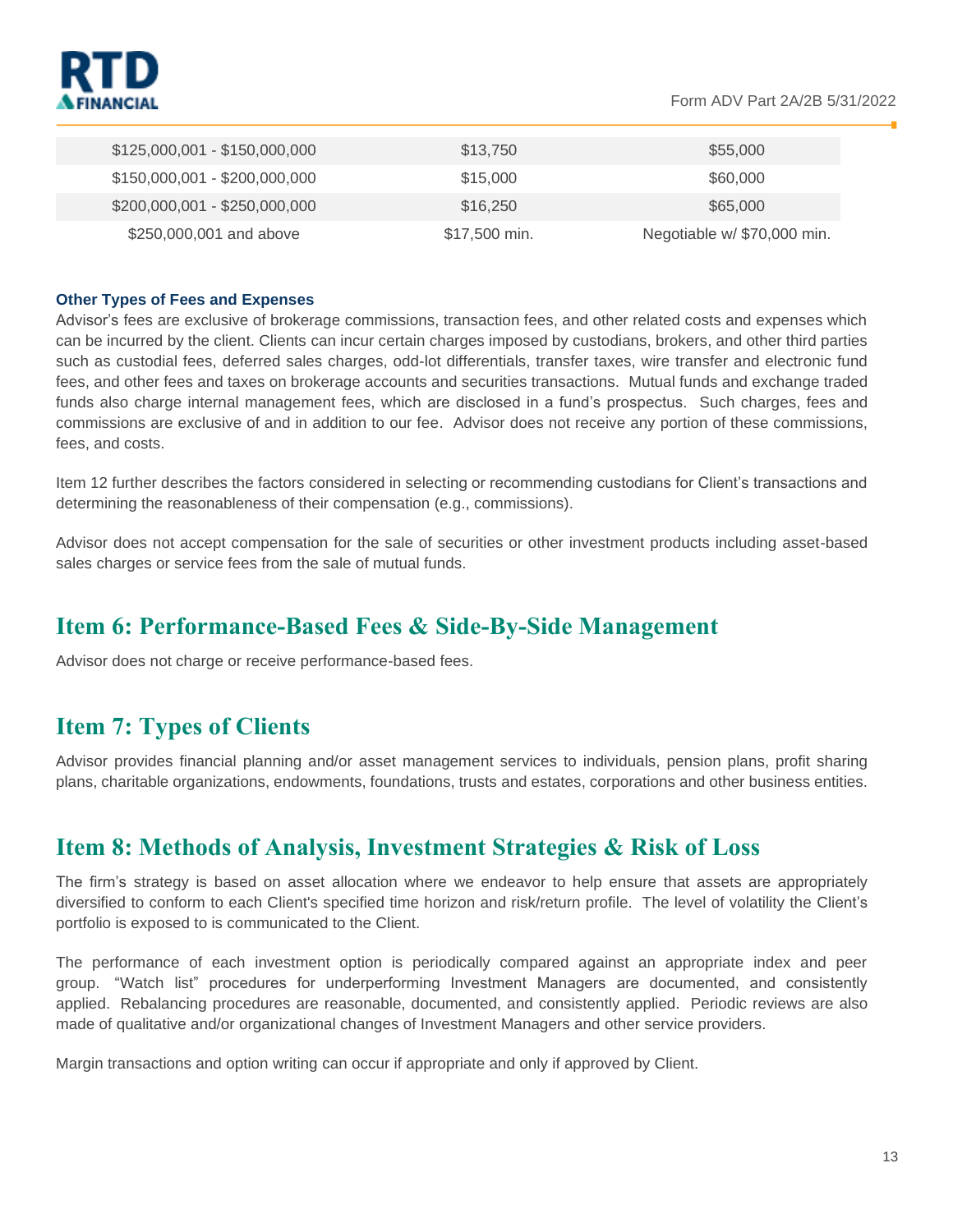## **Material Risks Involved**

**All investing strategies offered involve risk and can result in a loss of your original investment which you should be prepared to bear.** Many of these risks apply equally to stocks, bonds, commodities and any other investment or security. Material risks associated with our investment strategies are listed below.

**Market Risk:** Market risk involves the possibility that an investment's current market value will fall because of a general market decline, reducing the value of the investment regardless of the operational success of the issuer's operations or its financial condition.

**Strategy Risk:** The Advisor's investment strategies and/or investment techniques may not work as intended.

**Interest Rate Risk:** Bond (fixed income) prices generally fall when interest rates rise, and the value can fall below par value or the principal investment. The opposite is also generally true: bond prices generally rise when interest rates fall. In general, fixed income securities with longer maturities are more sensitive to these price changes. Most other investments are also sensitive to the level and direction of interest rates.

**Inflation:** Inflation will erode the buying power of your investment portfolio, even if the dollar value of your investments remains the same.

**Legal or Legislative Risk:** Legislative changes or court rulings may impact the value of investments, or the securities' claim on the issuer's assets and finances.

## **Risks Associated with Securities**

Apart from the general risks outlined above which apply to all types of investments, specific securities may have other risks. Some key material risks involved may include the following:

**Common stocks** may go up and down in price quite dramatically, and in the event of an issuer's bankruptcy or restructuring could lose all value. A slower-growth or recessionary economic environment could have an adverse effect on the price of all stocks.

**Exchange Traded Funds** prices may vary significantly from the Net Asset Value due to market conditions. Certain Exchange Traded Funds may not track underlying benchmarks as expected.

**Corporate Bonds** are debt securities to borrow money. Generally, issuers pay investors periodic interest and repay the amount borrowed either periodically during the life of the security and/or at maturity. Alternatively, investors can purchase other debt securities, such as zero-coupon bonds, which do not pay current interest, but rather are priced at a discount from their face values and their values accrete over time to face value at maturity. The market prices of debt securities fluctuate depending on such factors as interest rates, credit quality, and maturity. In general, market prices of debt securities decline when interest rates rise and increase when interest rates fall. The longer the time to a bond's maturity, the greater their interest rates risk.

**Municipal Bonds** are debt obligations generally issued to obtain funds for various public purposes, including the construction of public facilities. Municipal bonds pay a lower rate of return than most other types of bonds. However, because of a municipal bond's tax-favored status, investors should compare the relative after-tax return to the after-tax return on other bonds, depending on the investor's tax bracket. Investing in municipal bonds carries the same general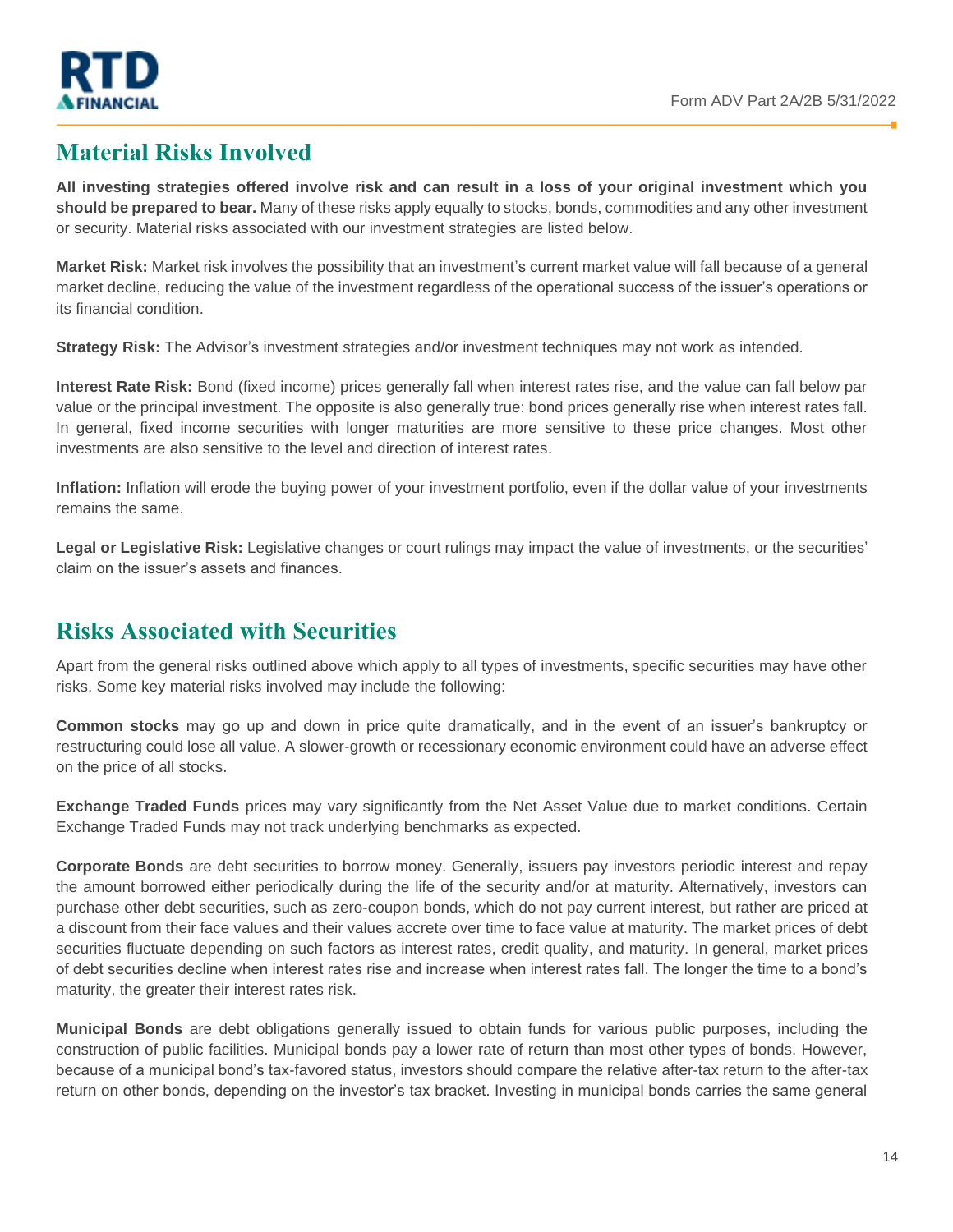

risks as investing in bonds in general. Those risks include interest rate risk, reinvestment risk, inflation risk, market risk, call or redemption risk, credit risk, and liquidity and valuation risk.

**Bank Obligations** including bonds and certificates of deposit may be vulnerable to setbacks or panics in the banking industry. Banks and other financial institutions are greatly affected by interest rates and may be adversely affected by downturns in the U.S. and foreign economies or changes in banking regulations.

## **Item 9: Disciplinary Information**

Registered investment advisers are required to disclose all material facts regarding any legal or disciplinary events that would be material to your evaluation of RTD or the integrity of our management. There have been no applicable disciplinary events.

## **Item 10: Other Financial Industry Activities and Affiliations**

RTD provides investment advisory services to certain clients under a co-advisory agreement with Key Financial, Inc., a registered investment advisor, with whom fees from those joint clients are shared. Services provided by RTD are on a fee-only basis.

## **Item 11: Code of Ethics, Participation or Interest in Client Transactions and Personal Trading**

RTD has adopted a written Code of Ethics in compliance with SEC rule 204A-1. The code sets forth standards of conduct and requires compliance with federal securities laws. Our code also addresses personal trading and requires our personnel to report their personal securities holdings and transactions to the Chief Compliance Officer of the firm. Advisor will provide a copy of our Code of Ethics to any Client or prospective Client upon request.

It is further noted that RTD is in and shall continue to be in total compliance with The Insider Trading and Securities Fraud Enforcement Act of 1988. Specifically, RTD has adopted a firm-wide policy outlining insider-trading compliance by RTD and its employees. This policy has been distributed to all employees of RTD. There are provisions adopted for (1) restricting and/or monitoring trading on those securities of which RTD's employees may have non-public information, (2) requiring all of RTD's employees to report all applicable transactions properly to RTD, and (3) monitoring the securities trading of the firm and its employees and associated persons.

## **Item 12: Brokerage Practices**

## **CU ST ODI A NS\ BR O KE R S U SE D**

Client assets are maintained in an account at a "qualified custodian," generally a broker-dealer or bank. Advisor currently recommends TD Ameritrade and Charles Schwab as the primary qualified custodian for our private Client accounts and TD Ameritrade Trust and Charles Schwab Trust Companies for our retirement plan Clients if Clients have the choice of using a custodian not affiliated with a recordkeeping service provider. The firms are SEC-registered custodians and FINRA/SIPC members. Charles Schwab has recently acquired TD Ameritrade and will therefore be integrating all TD Ameritrade accounts and services to Charles Schwab. Advisor is independently owned and operated and is not affiliated with either custodian.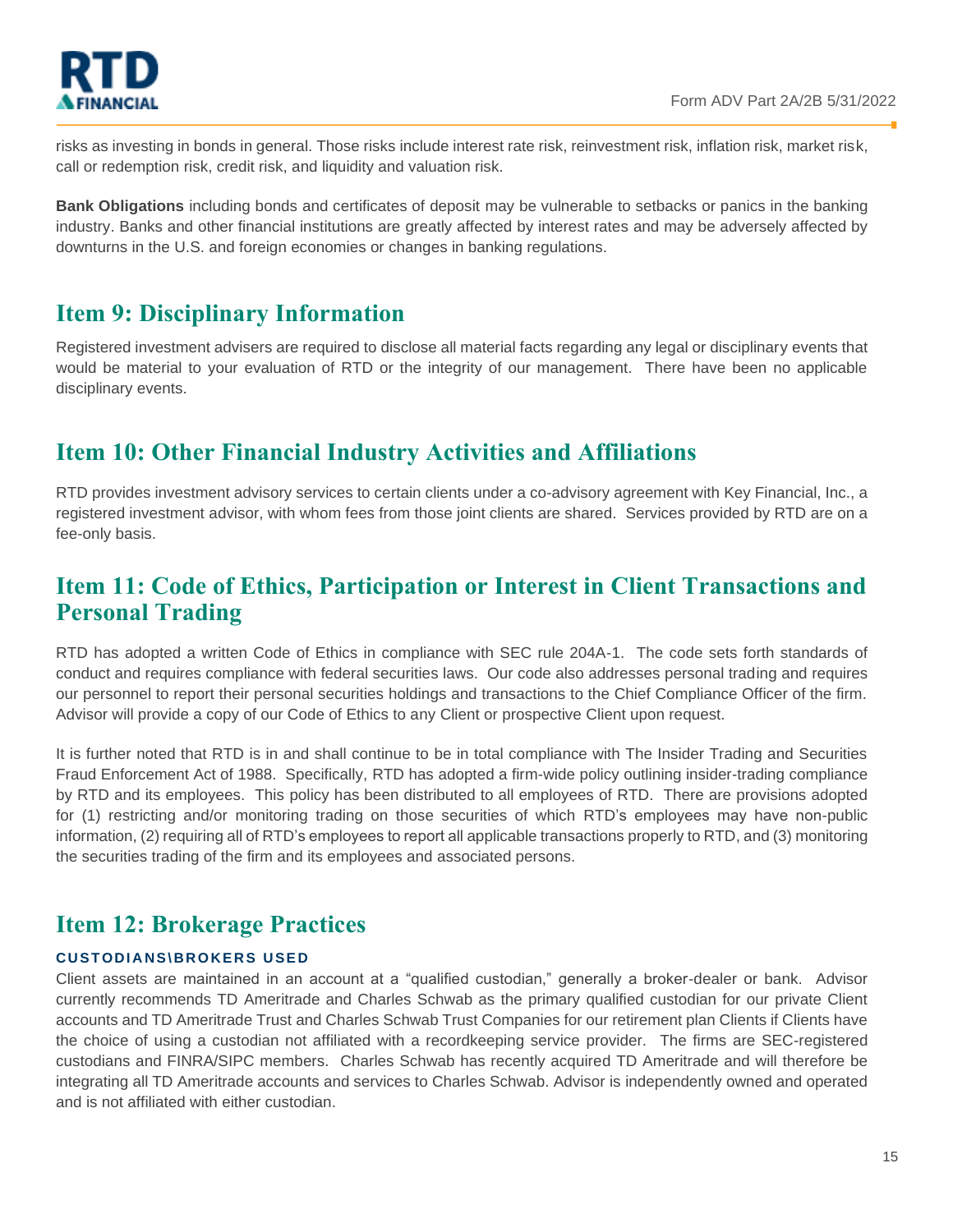Custodians hold Client assets in a brokerage account and buy and sell securities when Advisor/Client instruct them to. Clients' open account(s) directly with the custodian. Advisor can assist the Client in this effort. See Item 14 for additional related information with respect to certain products and services offered by the qualified custodians (or related parties) and received by Advisor at no additional charge or for a reduced fee.

Advisor does not participate in any referral program offered by either TD Ameritrade or Charles Schwab.

Advisor also utilizes the services of SP Financial Group of Arkadios Capital for fixed income analysis, support and execution.

## **SELECTING CUSTODIANS\BROKERS**

The following factors were taken into the consideration in the selection and monitoring of these custodians:

- Creditworthiness, financial strength and reputation of the custodian
- Quality and promptness of overall execution services provided by the custodian
- Client data security policy and procedures
- Promptness and accuracy of oral, hard copy or electronic reports
- Breadth of available investment products (stocks, bonds, mutual funds, exchange-traded funds [ETFs], etc.)
- Competitiveness of transaction fees charged by the custodian
- Availability of investment research and tools
- Ability and willingness to correct trade errors
- Promptness and accuracy of confirmation statements
- The broker-dealer's facilities, including any software or hardware, provided to the Advisor
- Reliability, reputation and corporate culture of the custodian
- Prior service to us and our other Clients

#### **RESEARCH AND BENEFITS**

Although not a material consideration when determining whether to recommend that a client utilize the services of a particular broker-dealer/custodian, RTD can receive from Schwab and/or TD (or another broker-dealer/custodian, investment manager, platform sponsor, mutual fund sponsor, or vendor) without cost (and/or at a discount) support services and/or products, certain of which assist RTD to better monitor and service client accounts maintained at such institutions. Included within the support services that can be obtained by RTD can be investment-related research, pricing information and market data, software and other technology that provide access to client account data, compliance and/or practice management-related publications, discounted or gratis consulting services, discounted and/or gratis attendance at conferences, meetings, and other educational and/or social events, marketing supportincluding client events, computer hardware and/or software and/or other products used by RTD in furtherance of its investment advisory business operations.

RTD's clients do not pay more for investment transactions affected and/or assets maintained at Schwab and/or TD Ameritrade as a result of this arrangement. There is no corresponding commitment made by RTD to Schwab, or any other any entity, to invest any specific amount or percentage of client assets in any specific mutual funds, securities or other investment products as result of the above arrangement.

## **DIRECTED BROKERAGE**

As mentioned above, RTD recommends its clients utilize the brokerage and custodial services provided by Schwab and TD. RTD generally does not accept directed brokerage arrangements (when a client requires that account transactions be affected through a specific broker-dealer). In such client directed arrangements, the client will negotiate terms and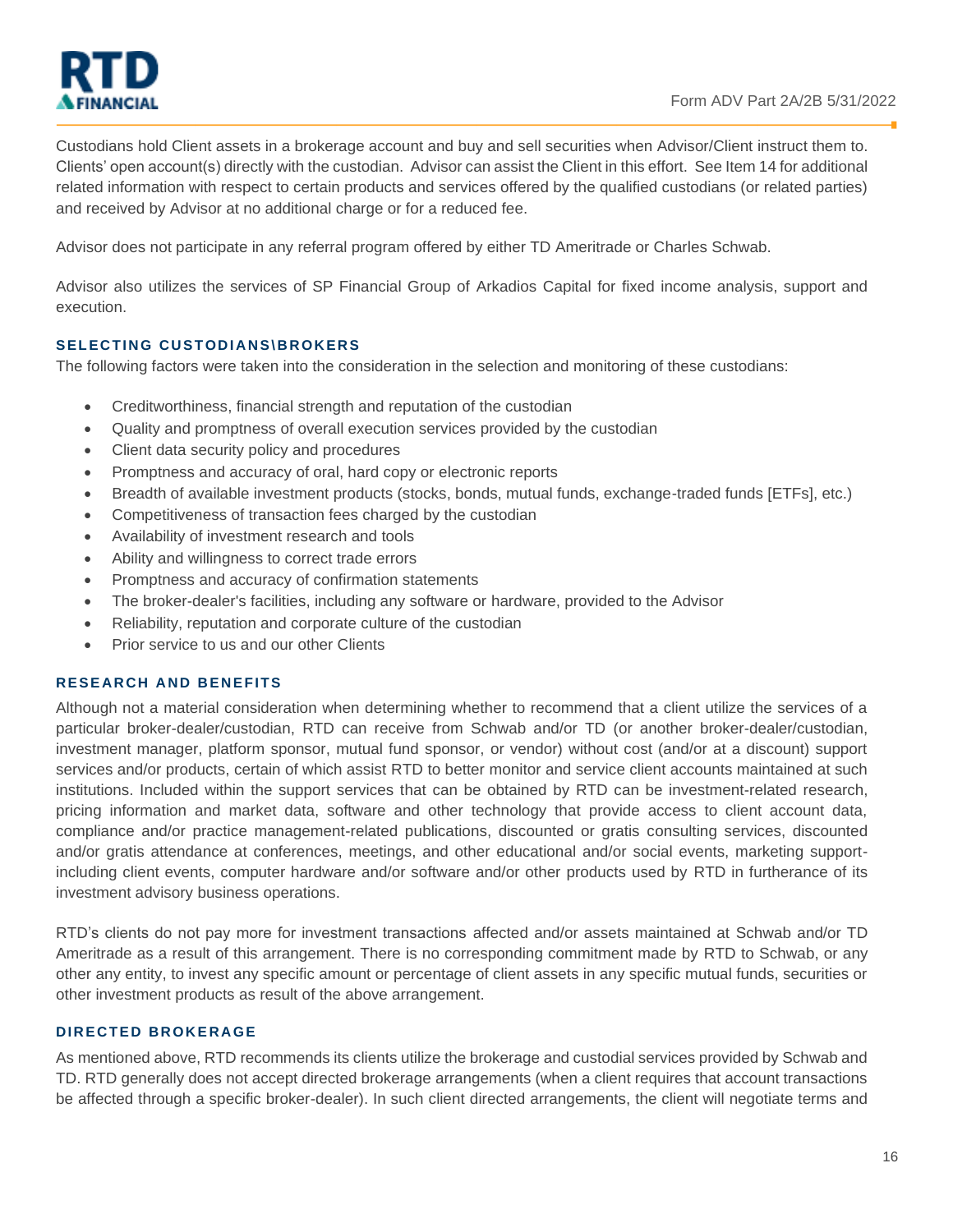

arrangements for their account with that broker-dealer, and RTD will not seek better execution services or prices from other broker-dealers or be able to "batch" the client's transactions for execution through other broker-dealers with orders for other accounts managed by RTD. As a result, a client may pay higher commissions or other transaction costs or greater spreads or receive less favorable net prices on transactions for the account than would otherwise be the case. In the event the client directs RTD to effect securities transactions for the client's accounts through a specific brokerdealer, the client correspondingly acknowledges that such direction may cause the accounts to incur higher commissions or transaction costs than the accounts would otherwise incur had the client determined to effect account transactions through alternative clearing arrangements which may be available through RTD. Higher transaction costs adversely impact account performance. Transactions for directed accounts will generally be executed following the execution of portfolio transactions for non-directed accounts.

### **ORDER AGGREGATION**

Transactions for each client account will generally be affected independently, unless RTD decides to purchase or sell the same securities for several clients at approximately the same time. RTD may (but is not obligated to) combine or "bunch" such orders to seek best execution, to negotiate more favorable commission rates or to allocate equitably among RTD's client's differences in prices and commissions or other transaction costs that might have been obtained had such orders been placed independently. Under this procedure, transactions will be averaged as to price and will be allocated among clients in proportion to the purchase and sale orders placed for each client account on any given day. RTD will not receive any additional compensation or remuneration as a result of such aggregation.

## **Item 13: Review of Accounts**

RTD's Investment Policy Committee establishes the investment policy and parameters for the firm. Advisor implements this policy for the relationships they service and reviews each managed portfolio at least quarterly. RTD's Investment Policy Committee monitors the performance of each investment monthly based on how similar investments have performed and recommends changes when necessary. RTD investment team monitors for rebalancing opportunities on a daily basis.

Quarterly reports are prepared for each Client, which currently consists of:

- 1. Overall Asset Allocation Percentages
- 2. Value vs. Net Investment
- 3. Time-Weighted Rates of Return for Quarter, 12 Months, 3/5 Years and Since Inception

## **Item 14: Client Referrals and Other Compensation**

Advisor does not receive any economic benefit, directly or indirectly from any third party for advice rendered to our Clients. Nor does the Advisor directly or indirectly compensate any person for Client referrals who is not advisory personnel.

Advisor has a professional relationship with TD Ameritrade and Charles Schwab through which Advisor is offered and receives discounts for research and reporting related products and tools provided by Morningstar, Fiduciary Analytics/fi360 and eMoney Advisor. Other benefits include; rebalancing technology (iRebal), consulting services related to client experience, operations and human capital and corporate growth; access to a dedicated trading desk; access to an electronic network for Client order entry and account information; access to certain mutual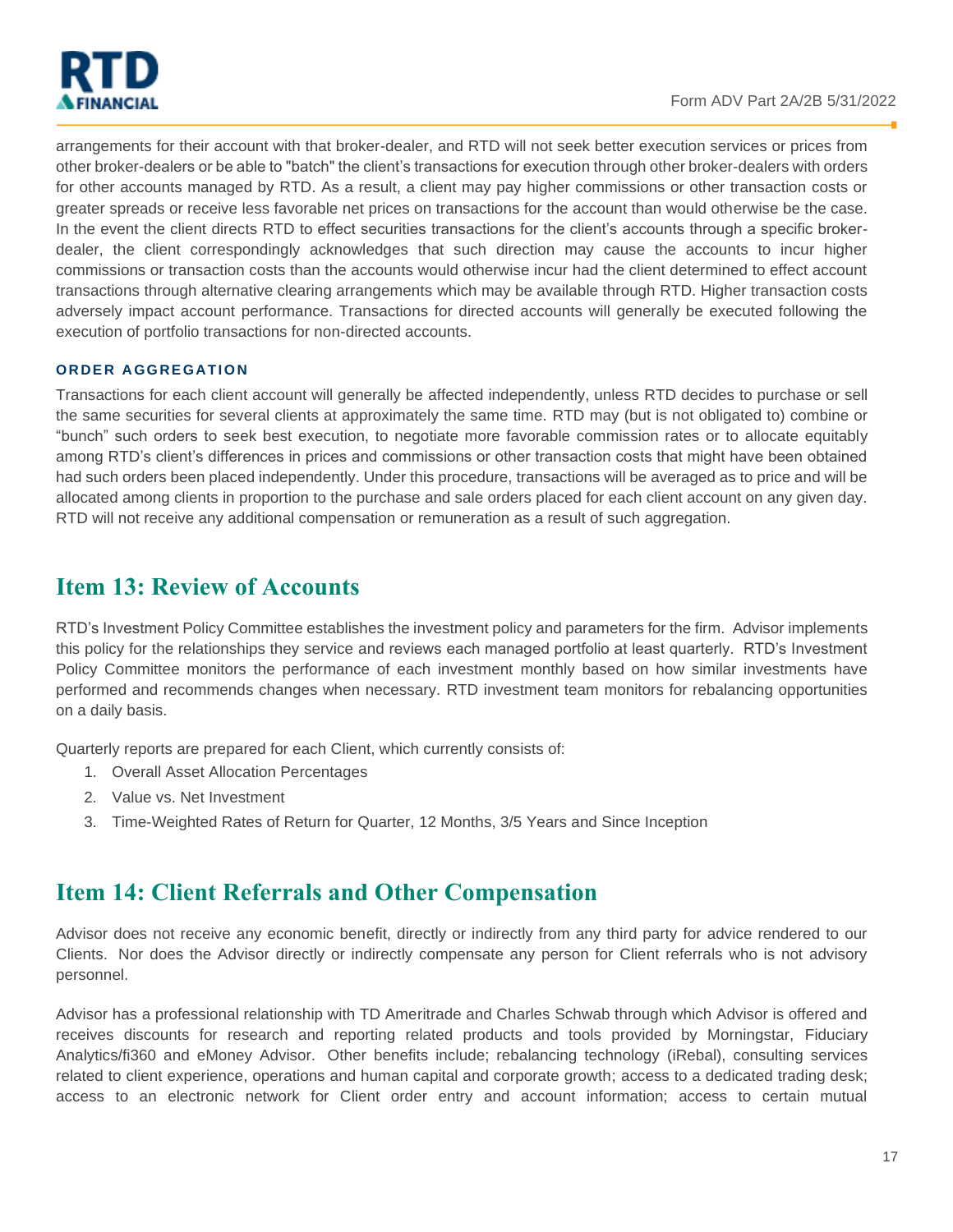funds/exchange-traded funds with no transaction fees; access to certain institutional funds; and other discounts on marketing, research, technology, and practice management products or other services provided by third-party vendors.

While there is no direct link between Advisor's relationship and the investment advice it gives to Clients, these products or services can assist Advisor in managing Client accounts including accounts not maintained at TD Ameritrade and/or Charles Schwab. They can also assist further development of Advisor's business enterprise. TD Ameritrade and Charles Schwab may on occasion pay expenses or provide discounts for Advisor's personnel to attend educational conferences.

None of these benefits depend on the level of assets or the number of brokerage transactions directed to TD Ameritrade or Charles Schwab. Advisor has not committed to maintaining any level of assets at either. Advisor has also negotiated custodial transaction fees that are consistent with one another. As part of its fiduciary duties to Clients, Advisor endeavors to put the interests of its Clients first at all times. Clients should be aware, however, that the receipt of economic benefits by Advisor or its related persons in and of itself creates a potential conflict of interest and indirectly influence the Advisor's recommendation of TD Ameritrade or Charles Schwab for custody and brokerage services.

It is Advisor's policy not to engage solicitors or to pay related or non-related persons for referring potential clients to the firm.

It is Advisor's policy not to accept or allow related persons to accept any form of compensation, including cash, sales awards or other prizes, from a non-client in conjunction with the advisory services we provide.

## **Item 15: Custody**

Custody is defined as any legal or actual ability by our firm to access client funds or securities. All client funds and securities are held with one or more "qualified custodians." However, although our firm does not take actual possession of client funds or securities, we are deemed to have constructive custody of certain client accounts and funds under current SEC interpretation and guidance. Therefore, we urge all of our clients to carefully review and compare the reviews of account holdings they receive from us to those they receive from their qualified custodian. Any discrepancies should be reported to us and/or the qualified custodian immediately.

In cases where a client has, in writing, authorized RTD to debit RTD's fees directly from such client's account, RTD has a level of technical "custody" over such client's account. In any case, standard RTD practice is to send quarterly invoices and to further specifically notify such clients, in advance, if any such deduction is expected to be materially greater than their median quarterly fee.

Certain RTD clients have also provided RTD written authority to transfer funds between specific accounts of that client that cannot be titled in an identical manner. An example might be a journal from a client's individual account to their IRA account or from their individual account to a joint account.

For Client account(s) in which RTD directly debits their advisory fee:

- i. Client will authorize the custodian, in writing, that fees are to be paid directly from their accounts held by the custodian to RTD.
- ii. The custodian will send at least quarterly statements (normally monthly) to the Client showing all disbursements from the account(s), including the amount of the advisory fee.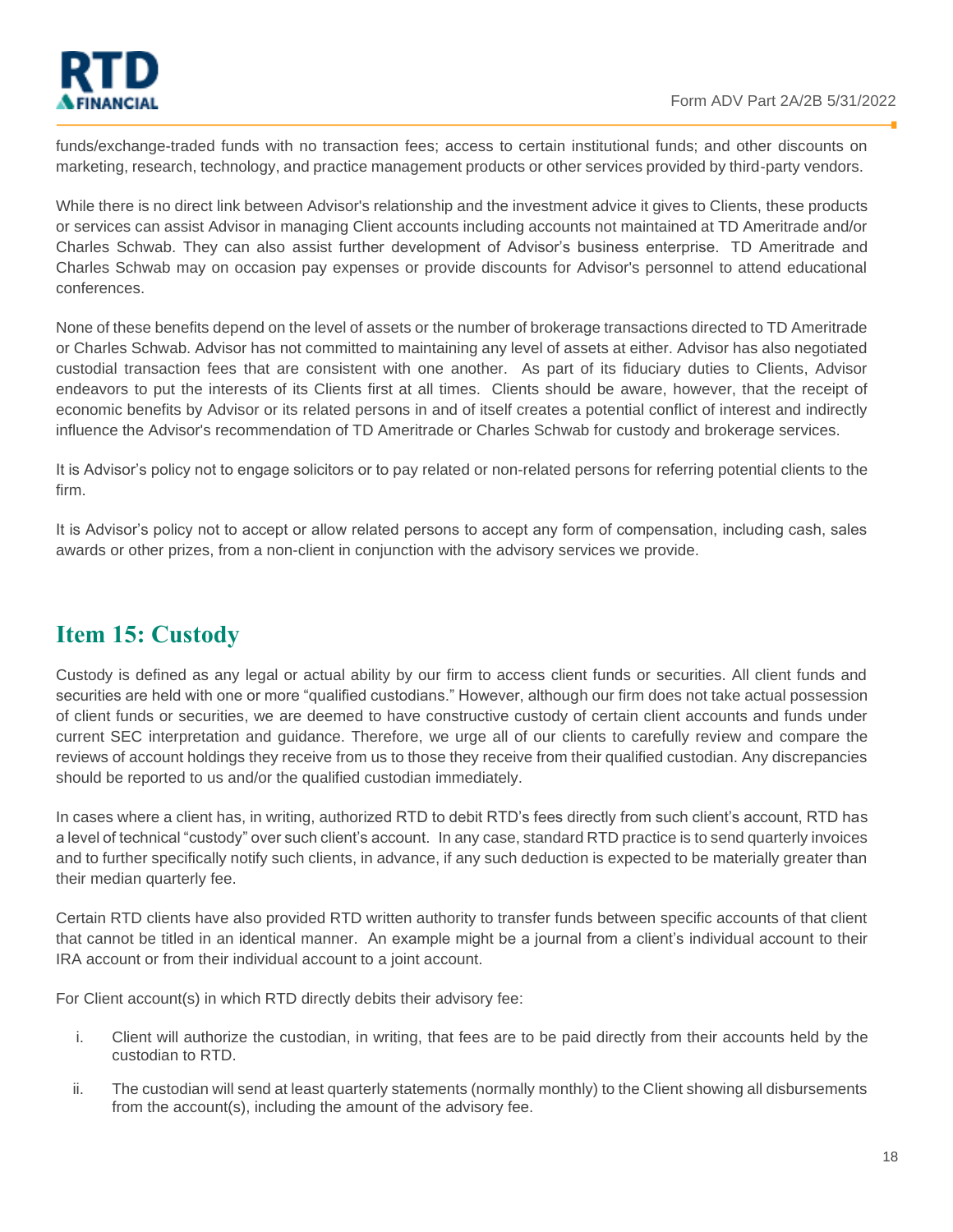## **Item 16: Investment Discretion**

Clients can hire us to provide discretionary asset management services, in which case we place trades in a client's account without contacting the client prior to each trade to obtain the client's permission.

Our discretionary authority includes the ability to do the following without contacting the client:

- determine the security to buy or sell; and/or
- determine the amount of the security to buy or sell

Clients give us discretionary authority when they sign an agreement with our firm and can limit this authority by giving us written instructions. Clients can also change/amend such limitations by once again providing us with written instructions.

## **Item 17: Voting Client Securities**

RTD does not vote Client proxies and RTD does not have any authority to and does not vote (or recommend how to vote) proxies on behalf of Clients. Responsibility for voting proxies remain with the Client. Therefore, Clients maintain exclusive responsibility for (1) voting proxies, and (2) acting on corporate actions pertaining to the Client's investment assets. The Client shall instruct the Client's qualified custodian to forward to the Client copies of all proxies and shareholder communications relating to the Client's investment assets. If the Client (other than an ERISA Plan Client) would like our opinion on a particular proxy vote, they can contact us at the number listed on the cover of this brochure. Clients will receive proxy materials directly from the account custodian.

## **Item 18: Financial Information**

Registered investment advisers are required in this Item to provide Client with certain financial information or disclosures about our financial condition. Advisor has no financial commitment that impairs our ability to meet contractual and fiduciary commitments to Clients and has not been the subject of a bankruptcy proceeding. Advisor does not require or solicit prepayment of fees more than six months in advance.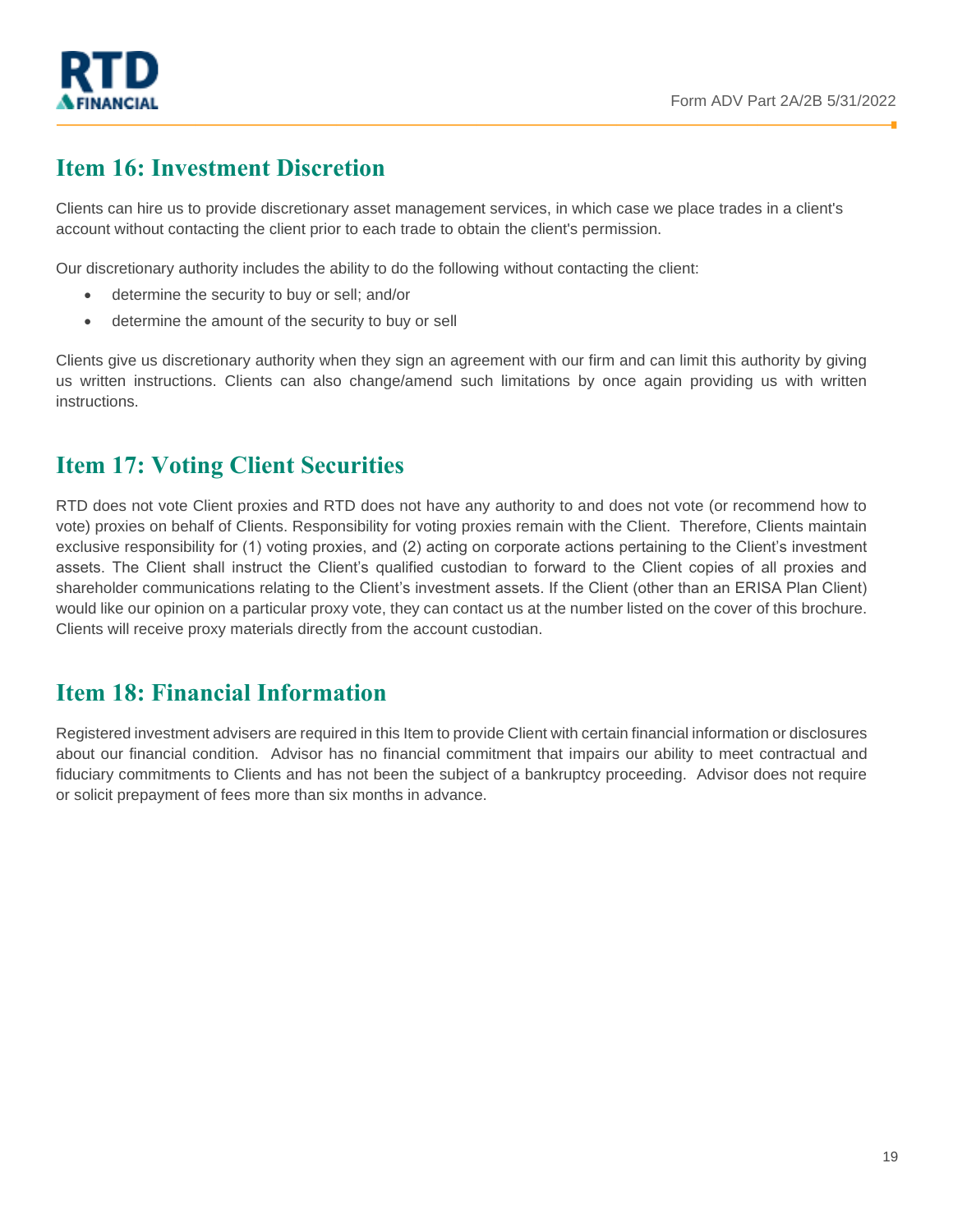

# Form ADV Part 2B – Brochure Supplement

**MAY 2022**

This brochure supplement provides information about the supervised persons listed below that supplements the RTD Financial brochure. You should have received a copy of that brochure. Please contact Jeffrey A. Weiand, Chief Compliance Officer, if you did not receive RTD Financial's brochure or if you have any questions about the contents of this supplement.

Rutuja Amin, AAMS®, AIF® Maureen O'Connor Blom Richard J. Busillo, CFP®, AIF®, RPA® Henry J. Cluver, CFP®, ChFC, AIF® Elizabeth Ann Davies, AIF®, CPC, ERPA Garret Desjardins, CFP® Richard J. Durso, CFP®, AEP® Irene S. Giman, CFA, CFP® Man-Hyung Hahn, CFP®, CPA, EA Marc C. Labadie, MPAS®, CFP®, AIF®

William G. Love, CFP®, RICP®, CPC Mitchell J. Metz, CFP® Rachel F. Moran, CFP® Nicole Marie Offerman, AIF®, QKA®, CPFA® Lynn E. Price, CFP® Christopher Vassallo, CFP® Jeffrey A. Weiand, CFP®, AIF® Gregory J. Young, CAIA Brent Zackon, CFP®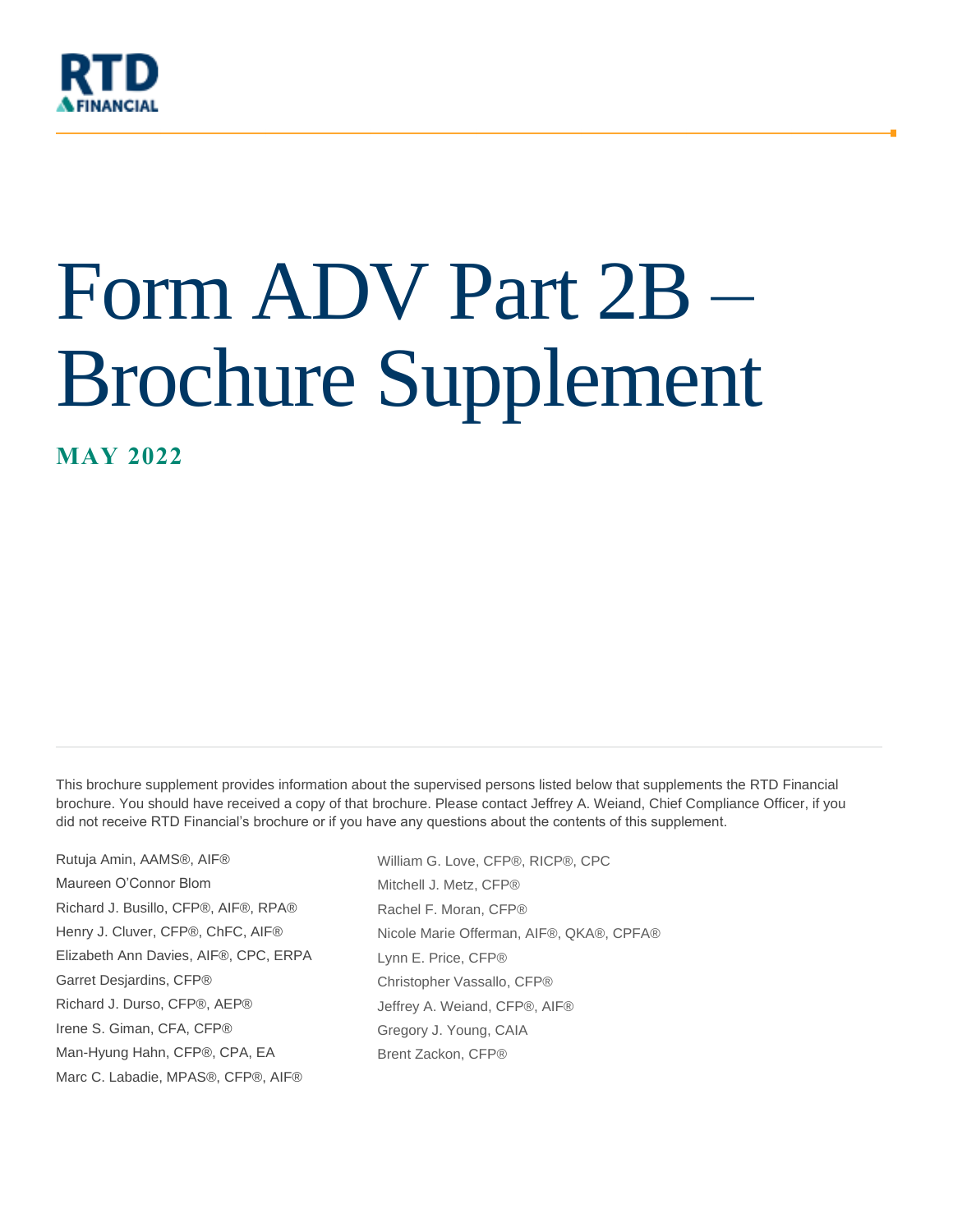

 $\overline{\phantom{0}}$ 

\*\*\*This page intentionally left blank\*\*\*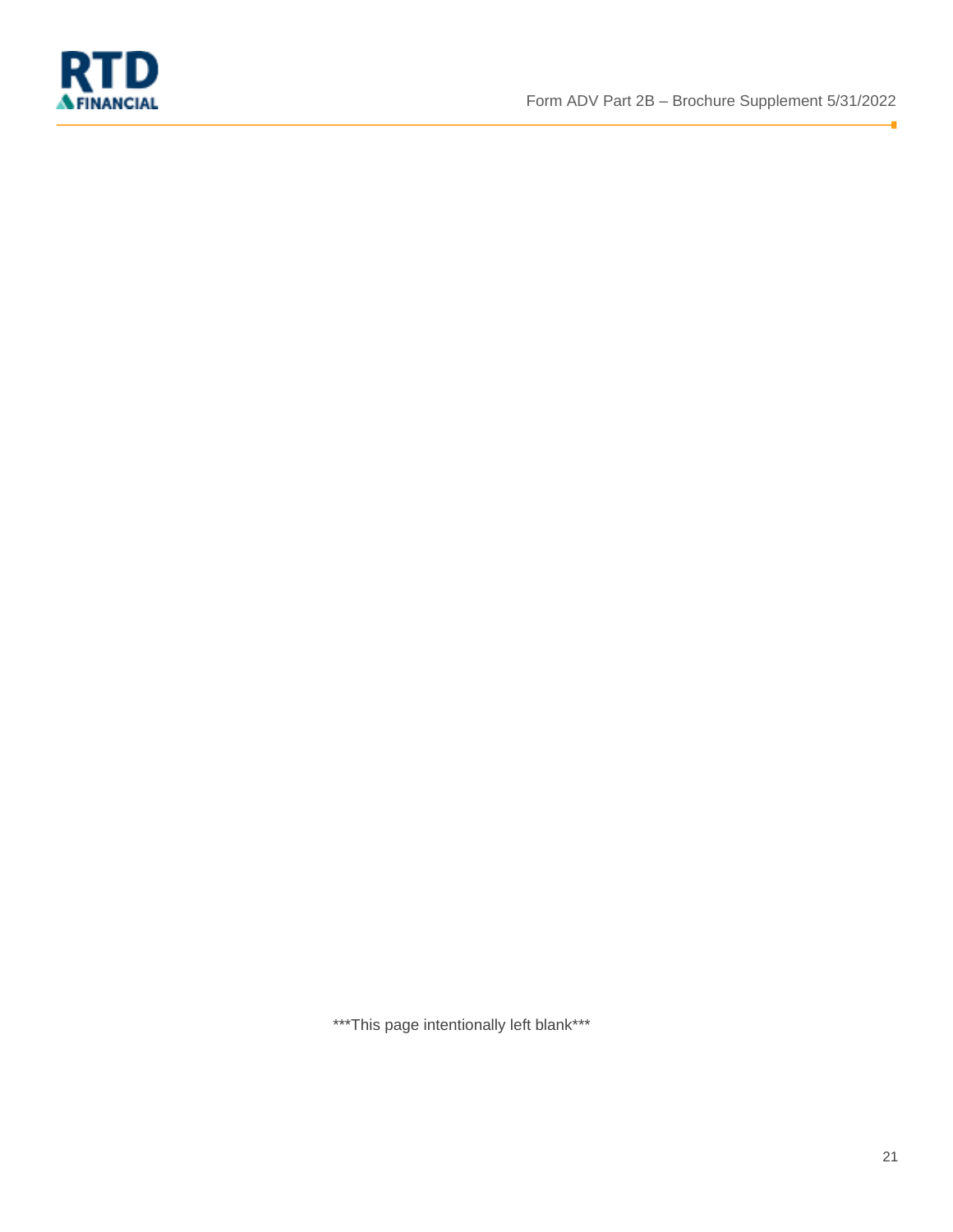

## **Form ADV Part 2B**

## **Table of Contents**

| <b>CONTENTS</b>                                       | <b>PAGE</b> |
|-------------------------------------------------------|-------------|
| <b>Educational Background and Business Experience</b> | 23          |
| Credentials                                           | 27          |
| Disciplinary Information                              | 30          |
| <b>Other Business Activities</b>                      | 30          |
| <b>Additional Compensation</b>                        | 30          |
| Supervision                                           | 30          |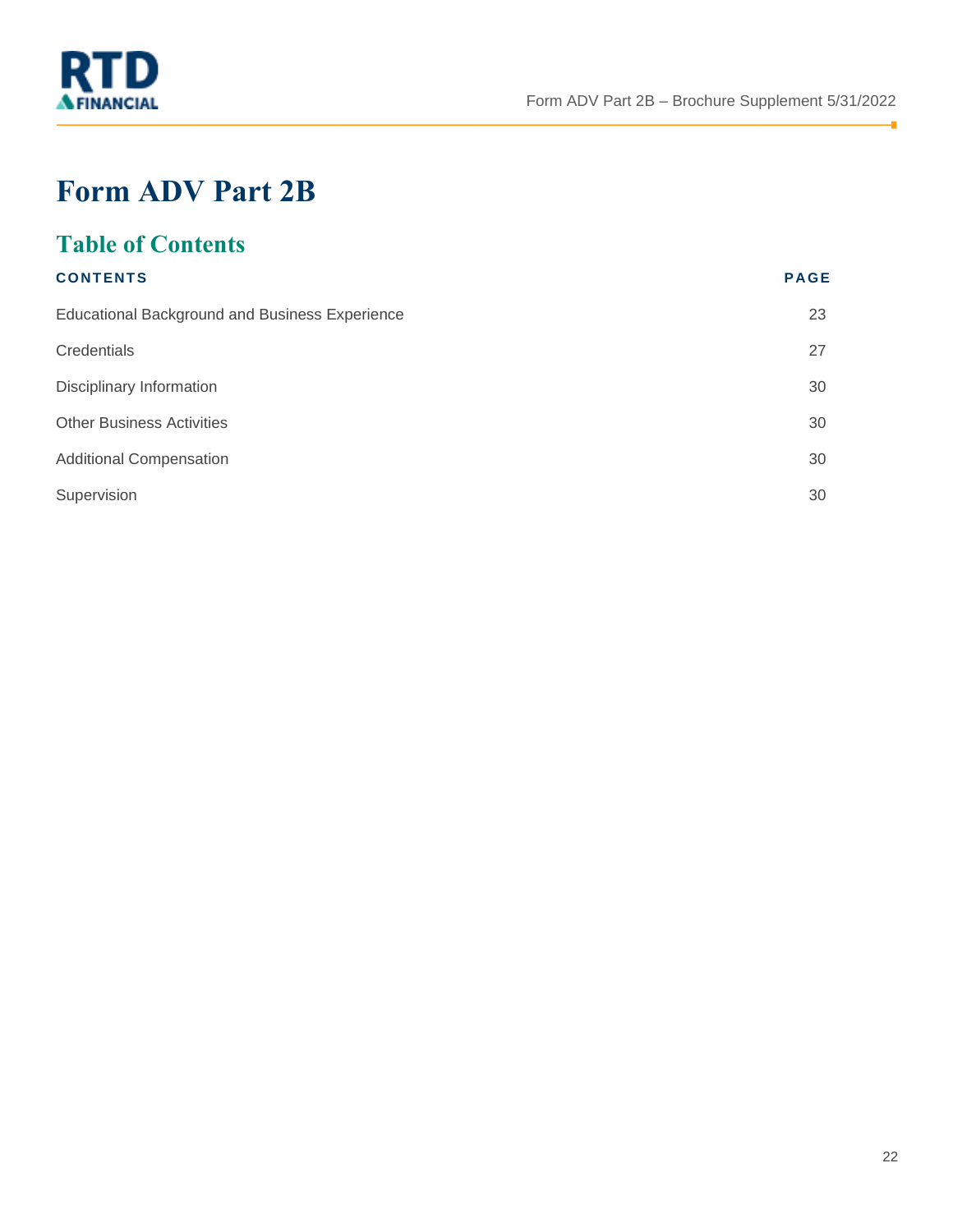

## **Educational Background and Business Experience**

## **EDUCATION AND BUSINESS STANDARDS**

**All officers and associates who have financial planning client relationships are required by the firm to have completed the Certified Financial Planner (CFP®) program and must complete all continuing education necessary to meet the requirements of the CFP Board of Standards.**

## **Rutuja Amin, AAMS®, AIF® – Born 1990**

Graduate, Benedictine University, 2013 – BSBA, Accounting

- 2020 Present, Investment Analyst, RTD Financial
- 2017 2020, Associate Investment Analyst, RTD Financial
- 2013 2017, Operations Specialist, U.S. Fiduciary Services Inc.
- 2013 2013, Income Tax Preparer, Greatways Tax Service, Inc.

## **Maureen O'Connor Blom – Born 1957**

Graduate, Saint Joseph's University, 1979 – Bachelor of Science, Accounting

- 2016 Present, Chief Operating Officer, RTD Financial
- 2012 2016, Chief Operating Officer, Pinnacle Financial Advisors, LLC
- 2010 2012, Principal, Sanctuary Financial Services, LLC
- 2002 2010, President, Silverside Corp
- 1992 2002, President and Co-Owner, Society Hill Capital

1980 – 1991, Director of Retirement Plan Services, Delaware Investments Internal Audit Mgr.

## **Richard J. Busillo, CFP®, AIF®, RPA – Born 1953**

Graduate, Thomas Edison State College, 1990 – AA, Concentration in Business Administration

Pennsylvania State University, 1971 – 1973 - Business Administration

- 2022 Present, Chairman, RTD Financial
- 2014 2021, Chairman & CEO, RTD Financial
- 2013 2014, CEO, RTD Financial
- 2001 2013, President, RTD Financial
- 1986 2001, Executive Vice President, RTD Financial

## **Henry J. Cluver, CFP®, ChFC, AIF® – Born 1945**

Graduate, University of Pennsylvania, 1971 – Doctor of Dental Medicine

Graduate, University of Notre Dame, 1967 – Bachelor of Science

- 2013 Present, Financial Planner, RTD Financial
- 2009 2013, Associate Financial Planner, RTD Financial
- 1973 2011, Dentist, Broomall, PA
- 1971 1973, Active Duty Dental Officer, U.S. Navy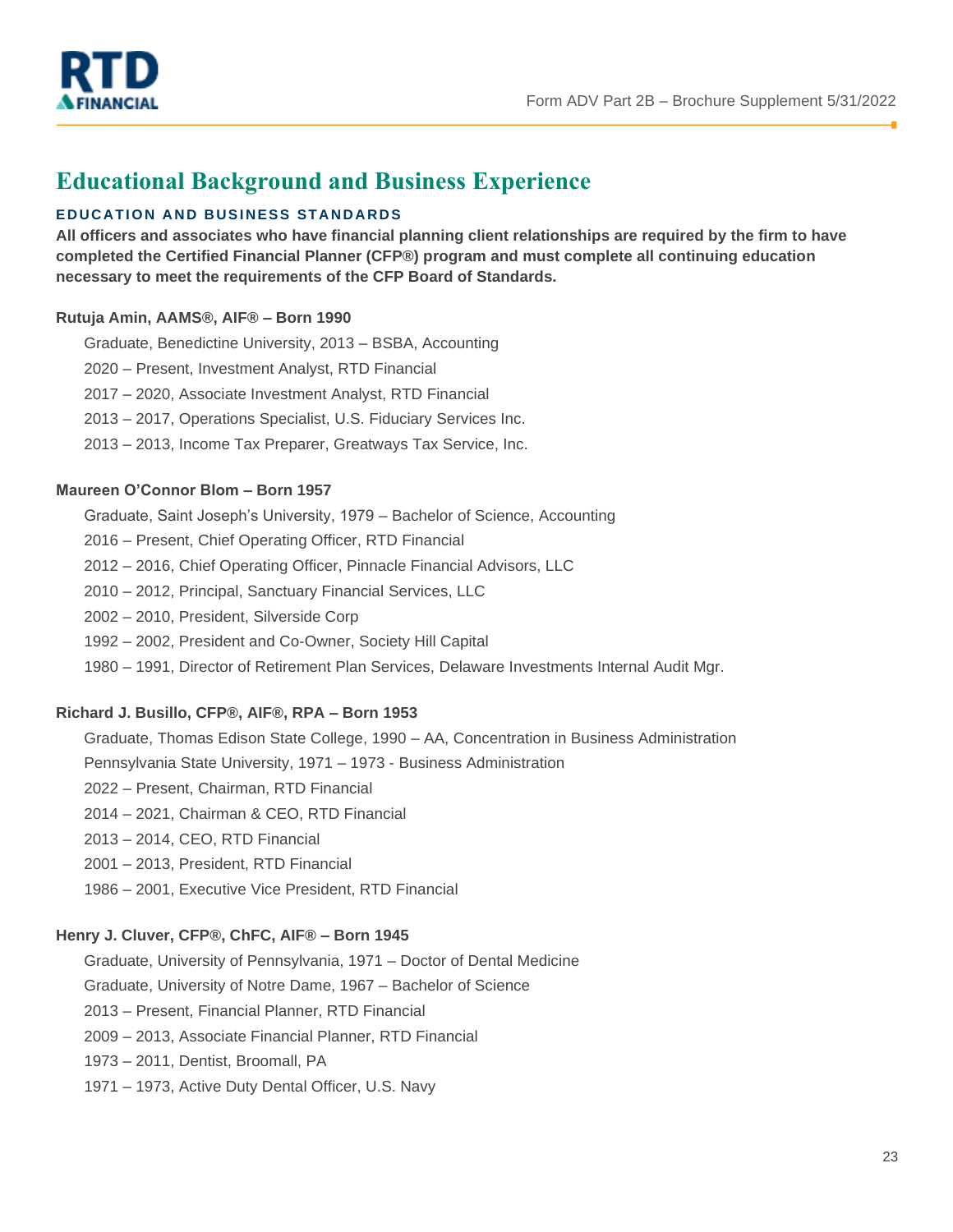## **Elizabeth Ann Davies, AIF®, CPC, ERPA – Born 1957**

Graduate, Clarkson University, 1980 – Bachelor of Science, Accounting

2022 – Present, President, RTD Financial

2021 – 2021, Senior Vice President, RTD Financial

2013 – 2021, Vice President of Retirement Plan Services, RTD Financial

Stephen H. Rosen & Associates, Inc. d/b/a United Retirement Plan Consultants since Nov 2012

2012 – 2013, Vice President, Retirement Plan Consulting

2010 – 2012, President

1999 – 2010, Vice President and Shareholder

1994 – 1999, Pension Administrator

### **Garret Desjardins, CFP® – Born 1986**

Graduate, University of New Hampshire, 2009 – BSBA, Finance

2021 – Present, Financial Planner, RTD Financial

2019 – 2021, Associate Financial Planner, RTD Financial

2014 – 2019, Wealth Management Consultant, Compass Financial Solutions

### **Richard J. Durso, CFP® AEP® – Born 1974**

Graduate, St. Joseph's University, 2000 – MBA, Finance

Graduate, St. Joseph's University, 1996 – Bachelor of Science, Business Management

2013 – Present, Chief Financial Officer, RTD Financial

2011 – 2013, Financial Planner, RTD Financial

2009 – 2010, Associate Financial Planner, RTD Financial

2004 – 2008, Financial Planner, Trust Investment Portfolio Manager, Wachovia

2003 – 2004, Investment Consultant, TD Waterhouse

1998 – 2002, Flagship Representative and Stock Trader, The Vanguard Group

## **Irene S. Giman, CFA, CFP® - Born 1961**

Graduate, The Wharton School of the University of Pennsylvania, 1988 – MBA, Finance Graduate, Mount Holyoke College, 1983 – AB, Economics 2016 – Present, Senior Financial Planner, RTD Financial 2011 – 2016, Senior Advisor, Pinnacle Financial Advisors, LLC

## **Man-Hyung Hahn, CFP®, CPA, EA – Born 1982**

Graduate, Drexel University, 2012 – MBA, Finance Graduate, Temple University, 2006 – Bachelor of Business Administration, Accounting 2020 – Present, Financial Planner, RTD Financial 2017 – 2020, Associate Financial Planner, RTD Financial 2016 – 2017, Investment Analyst, RTD Financial 2013 – 2016, Associate Investment Analyst, RTD Financial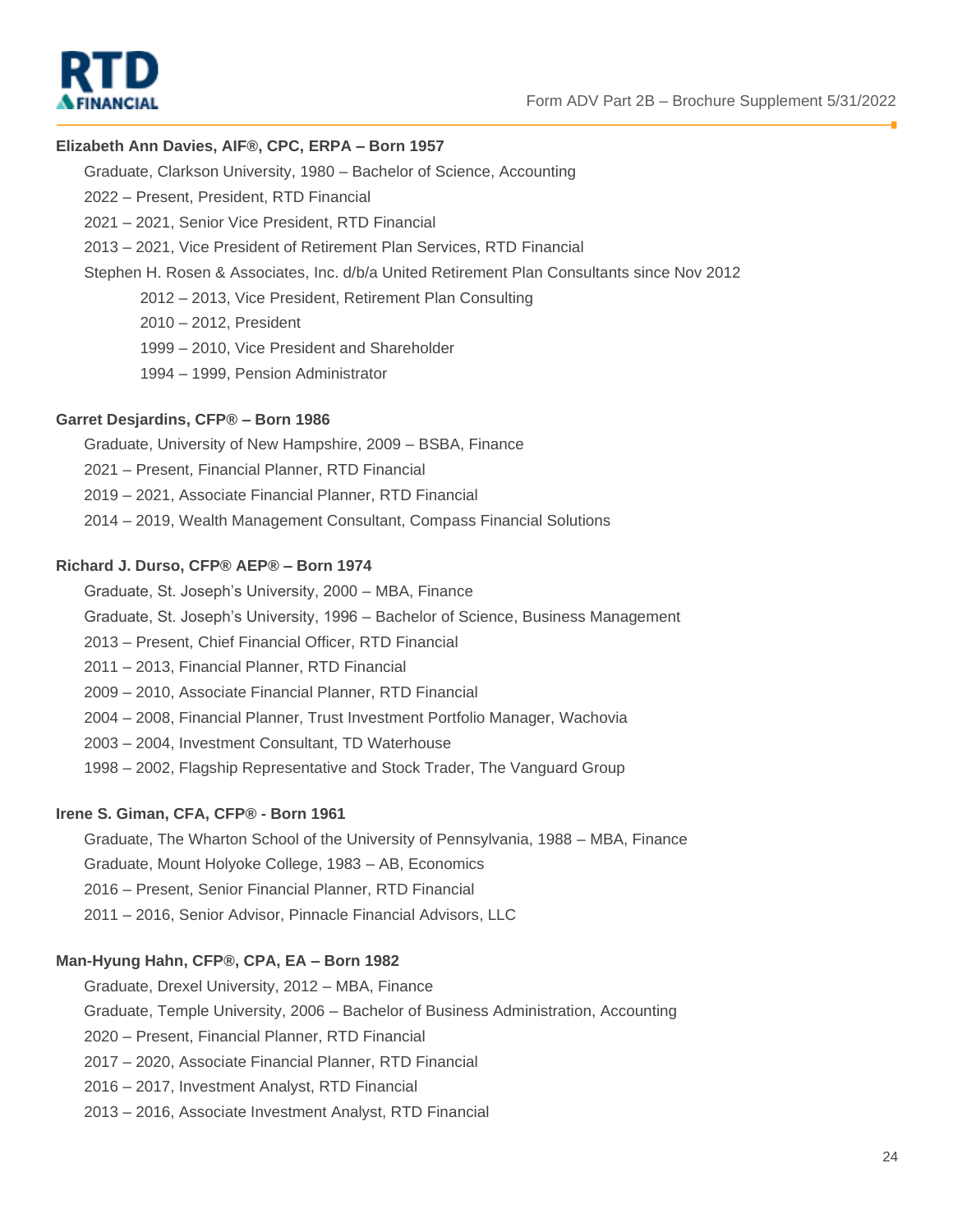

- 2010 2013, Senior Corporate Accountant, Gramercy Property Trust
- 2008 2010, Financial Reporting Senior Accountant, Citco Fund Services
- 2006 2008, Experienced Audit Associate, Grant Thornton
- 2004 2005, Intern, Morgan Stanley Smith Barney

### **Marc Labadie, MPAS®, CFP®, AIF®– Born 1981**

Graduate, College for Financial Planning, 2018 – MS, Personal Financial Planning

Graduate, University of Delaware, 2003 – BS, Business Administration, Concentration in Finance

- 2020 Present, Executive Vice President, RTD Financial
- 2015 2019, Chief Investment Officer, RTD Financial
- 2007 2014, Director of Investments, RTD Financial
- 2003 2007, Financial Planner, RTD Financial
- 2001 2003, Intern, RTD Financial

#### **William G. Love, CFP®, RICP®, CPC – Born 1971**

Graduate, LaSalle University, 1997, Bachelor of Business Administration, Finance 2018 – Present, Senior Financial Planner, RTD Financial 2004 – 2018, Lead Planner, Marshall Financial Group 2001– 2004, Investment Consultant, TD Waterhouse

#### **Mitchell J. Metz, CFP® – Born 1958**

Graduate, Villanova University Law School, Master's Degree, Taxation Graduate, Case Western Reserve University, 1980 – Bachelor of Science, Chemical Engineering 2016 – Present, Senior Vice President, RTD Financial 1992 – 2016, Co-Founder and Principal, Pinnacle Financial Advisors, LLC

## **Rachel F. Moran, CFP® – Born 1989**

Graduate, Virginia Tech, 2011 – Bachelor of Science, Finance 2018 – Present, Director of Financial Planning 2016 – 2018, Financial Planner, RTD Financial 2013 – 2015, Associate Financial Planner, RTD Financial 2012 – 2013, Investment Advisory Associate, Fairman Group Family Office

## **Nicole Marie Offerman, AIF®, QKA®, CPFA – Born 1983**

Graduate, University of Northern Iowa, 2005 – Bachelor of Science – Management & Finance 2021 – Present, Director of Retirement Plan Services, RTD Financial 2018 – 2021, Retirement Plan Consultant, RTD Financial 2008 – 04/2018, Retirement Plan Specialist, Innovative Investment Fiduciaries, LLC 04/2018, Retirement Plan Specialist, Innovative Benefit Planning, LLC 06/2009 – 03/2015, Retirement Plan Specialist, Main Street Investment Advisors, LLC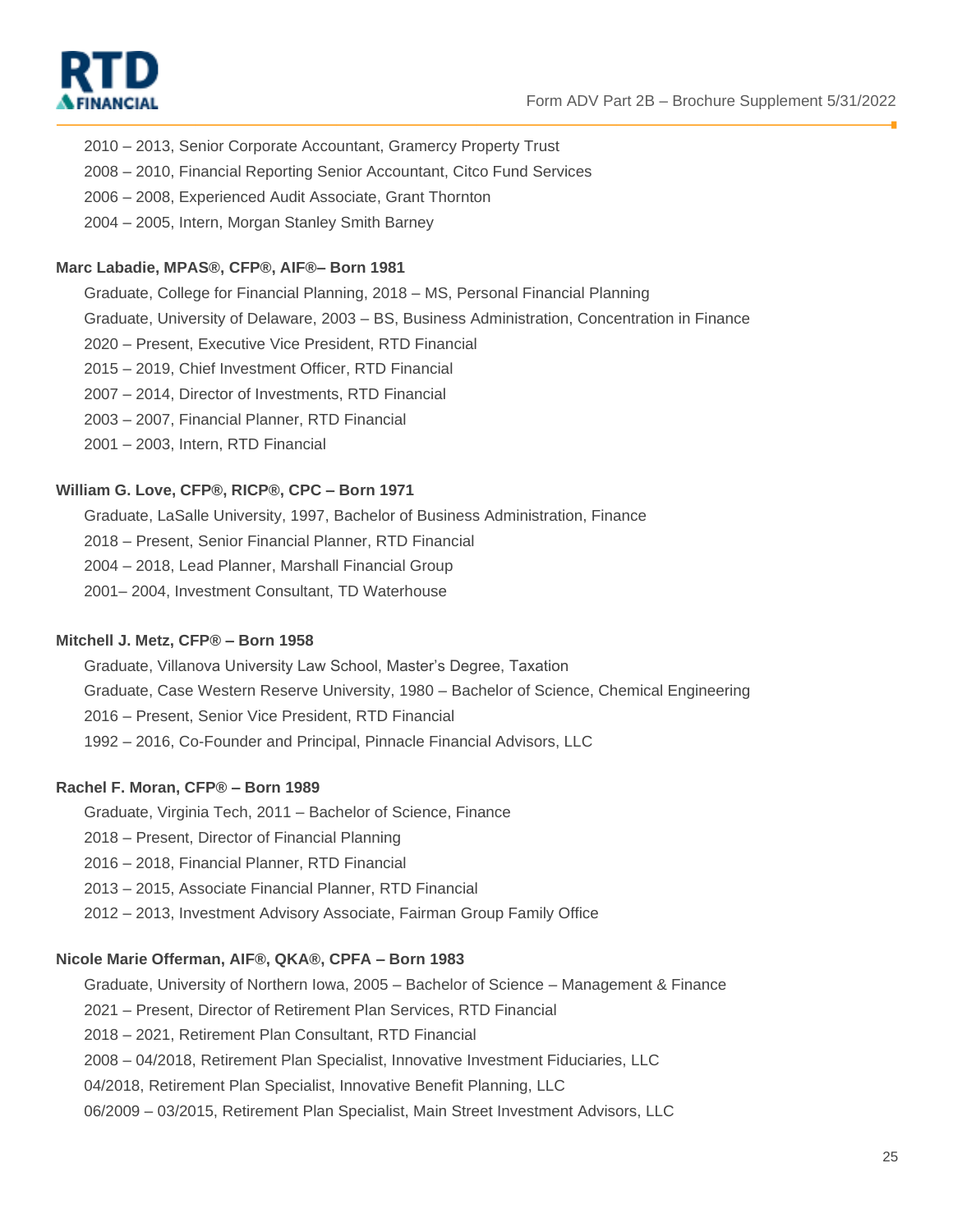#### **Lynn E. Price, CFP® - Born 1967**

Graduate, Bloomsburg University, 1991 – Bachelor of Arts, Economics

2016 – Present, Financial Planner, RTD Financial

- 2013 2015, Associate Financial Planner, RTD Financial
- 2012 2013, Director of Financial Planning Services, eMoney Advisor, LLC
- 2007 2012, Senior Financial Planning Analyst, eMoney Advisor, LLC

#### **Christopher Vassallo, CFP® – Born 1987**

Graduate, Temple University, 2010 – Bachelor of Business Administration, Finance, Real Estate

2017 – Present, Senior Financial Planner/Director, Strategic Partnerships, RTD Financial

- 2014 2017, Financial Planner, RTD Financial
- 2012 2014, Associate Investment Analyst, RTD Financial
- 2010 2012, Associate Financial Planner, RTD Financial
- 2009 2010, Intern, RTD Financial

#### **Jeff A. Weiand, CFP®, AIF® – Born 1962**

Graduate, Rutgers College, 1984 – Bachelor of Arts, Economics, Concentration in Finance

2022 – Present, CEO/CCO, RTD Financial

- 2016 2021, President/CCO, RTD Financial
- 2013 2016, President/COO/CCO, RTD Financial
- 2005 2013, Executive Vice President/COO/CCO, RTD Financial
- 2001 2005, Senior Vice President, RTD Financial
- 1985 2001, Vice President, RTD Financial

#### **Gregory J. Young, CAIA, AIF® – Born 1971**

Graduate, Rutgers University, 2003 – MBA, Finance

- Graduate, Bucknell University, 1994 BSBA, Accounting
- 2020 Present, Chief Investment Officer, RTD Financial
- 2016 2019, Director of Investments, RTD Financial
- 2011 2016, Director of Investments, Pinnacle Financial Advisors, LLC

#### **Brent J. Zackon, CFP® – Born 1991**

Graduate, Virginia Tech, 2015 – Bachelor of Science, Finance

Graduate, Virginia Tech, 2014 – Bachelor of Science, Marketing Management

- 2021 Present, Financial Planner, RTD Financial
- 2015 2021, Associate Financial Planner, RTD Financial
- 2014 2014, Financial Life Planning Intern, RTD Financial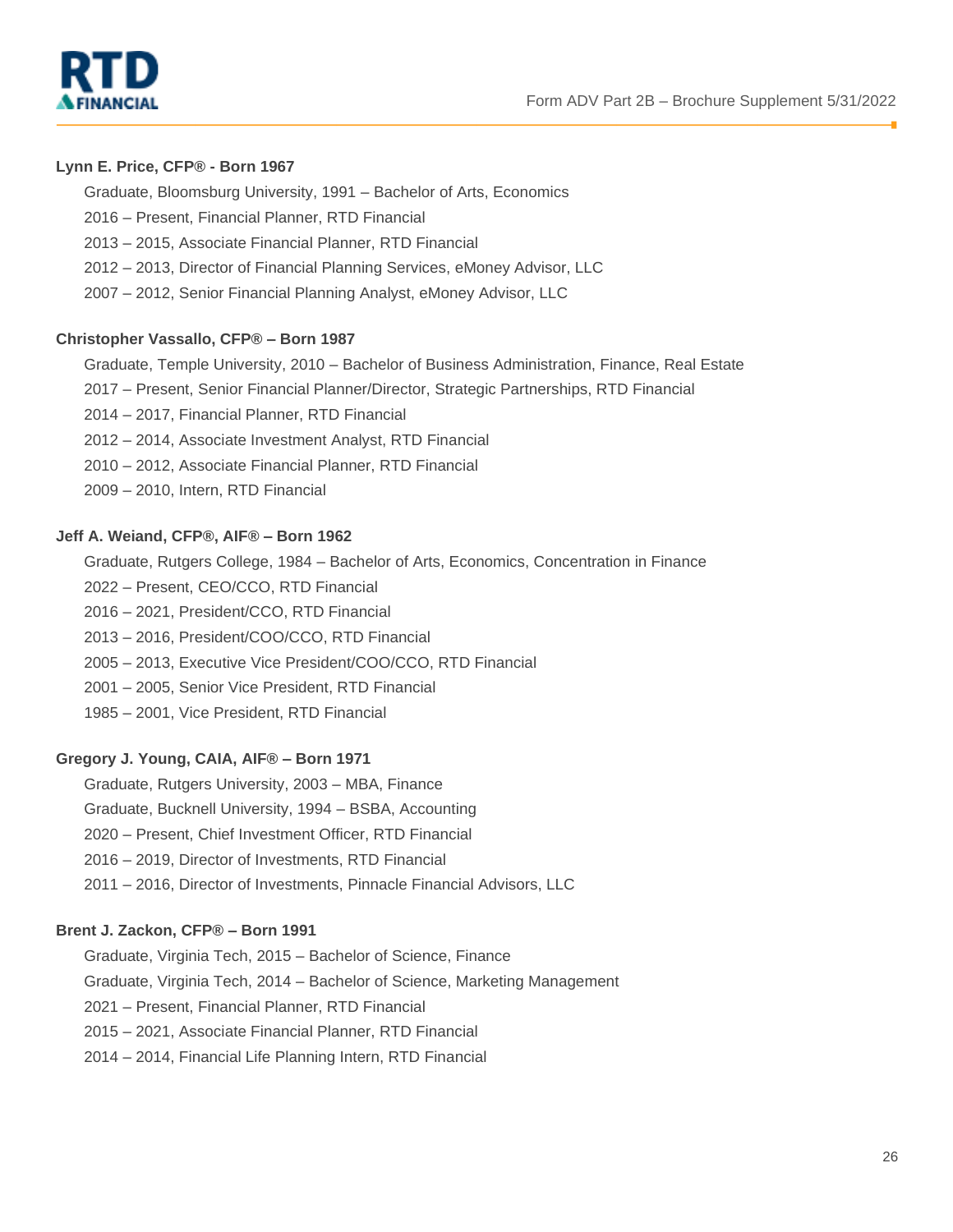

## **Credentials**

#### **CERTIFIED FINANCIAL PLANNER™**

The **CERTIFIED FINANCIAL PLANNER™, CFP®** and federally registered CFP (with flame design) marks (collectively, the "CFP® marks") are professional certification marks granted in the United States by Certified Financial Planner Board of Standards, Inc. ("CFP Board").



The CFP® certification is a voluntary certification; no federal or state law or regulation requires financial planners to hold the CFP® certification. It is recognized in the United States and a number of other countries for its (1) high standard of professional education; (2) stringent code of conduct and standards of practice; and (3) ethical requirements that govern professional engagements with clients. Currently, more than 62,000 individuals have obtained CFP® certification in the United States.

To attain the right to use the CFP® marks, an individual must satisfactorily fulfill the following requirements:

- **Education –** Complete an advanced college-level course of study addressing the financial planning subject areas that CFP Board's studies have determined as necessary for the competent and professional delivery of financial planning services, and attain a Bachelor's Degree from a regionally accredited United States college or university (or its equivalent from a foreign university). CFP Board's financial planning subject areas include insurance planning and risk management, employee benefits planning, investment planning, income tax planning, retirement planning, and estate planning;
- **Examination –** Pass the comprehensive CFP® Certification Examination. The examination, administered in two, three-hour sessions, includes case studies and client scenarios designed to test one's ability to correctly diagnose financial planning issues and apply one's knowledge of financial planning to real world circumstances;
- **Experience –** Complete at least three years of full-time financial planning-related experience (or the equivalent, measured as 2,000 hours per year) or two-year apprenticeship option; and;
- **Ethics –** Agree to be bound by CFP Board's Standards of Professional Conduct, a set of documents outlining the ethical and practice standards for CFP® professionals.

Individuals who become certified must complete the following ongoing education and ethics requirements in order to maintain the right to continue to use the CFP® marks:

- **Continuing Education –** Complete 30 hours of continuing education hours every two years, including two hours on the Code of Ethics and other parts of the Standards of Professional Conduct, to maintain competence and keep up with developments in the financial planning field; and;
- **Ethics –** Renew an agreement to be bound by the Standards of Professional Conduct. The Standards prominently require that CFP® professionals provide financial planning services at a fiduciary standard of care. This means CFP® professionals must provide financial planning services in the best interests of their clients.

CFP® professionals who fail to comply with the above standards and requirements may be subject to CFP Board's enforcement process, which could result in suspension or permanent revocation of their CFP® certification.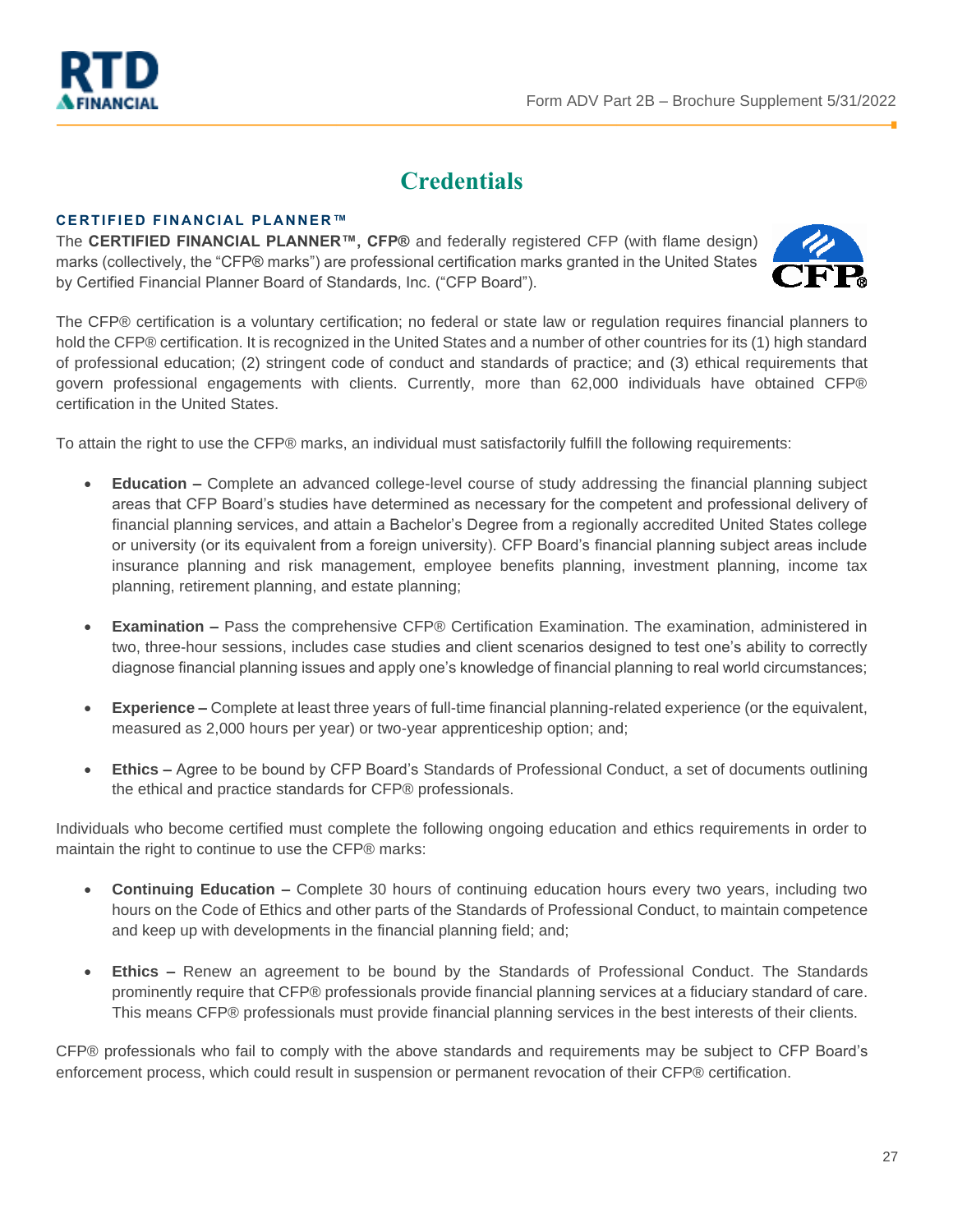

#### **CHARTERED FINANCIAL ANALYST® (CFA)**

This designation is offered by the CFA Institute (formerly the Association for Investment Management and Research [AIMR]). To obtain the CFA® charter, candidates must successfully complete three exams and gain at least three (3) years of qualifying work experience, among other requirements. In passing these exams, candidates demonstrate their competence, integrity and extensive knowledge in accounting, ethical and professional standards, economics, portfolio management and security analysis.

#### **CHARTERED FINANCIAL CONSULTANT (CHFC)**

The Chartered Financial Consultant has completed an extensive educational program. Each ChFC has taken eight or more college-level courses on all aspects of financial planning from The American College, a non-profit educator with the highest level of academic accreditation.

#### **CERTIFIED PUBLIC ACCOUNTANT (CPA)**

CPAs are licensed and regulated by their state boards of accountancy. While state laws and regulations vary, the education, experience and testing requirements for licensure as a CPA generally include minimum college [education](http://www.aicpa.org/Advocacy/State/Pages/150-HourEducationRequirement.aspx) (typically 150 credit hours with at least a baccalaureate degree and a concentration in accounting), minimum experience levels and successful passage of the Uniform CPA Examination. In order to maintain a CPA license, states generally require the completion of 40 hours of continuing professional education (CPE) each year (or 80 hours over a two-year period or 120 hours over a three-year period). Additionally, all American Institute of Certified Public Accountants (AICPA) members are required to follow a rigorous Code of Professional Conduct.

#### **AC CR ED ITE D AS SET M AN AG EM E NT SP ECI A LIST (A AM S ®)**

The Accredited Asset Management Specialist (AAMS®) is a professional designation awarded by the College for Financial Planning unto financial professionals who successfully complete a self-study program, pass an exam, and agree to comply with a code of ethics.

#### **AC CR ED ITE D I NV ES T M ENT FID U CI AR Y ( AIF ®)**

The AIF® designation certifies that the recipient has specialized knowledge of fiduciary standards of care and their application to the investment management process. To receive the AIF® designation, individuals must complete a training program, successfully pass a comprehensive, closed-book final examination under the supervision of a proctor and agree to abide by the AIF® Code of Ethics. In order to maintain the AIF® designation, the individual must annually renew their affirmation of the AIF® Code of Ethics and complete six hours of continuing education credits. The certification is administered by the Center for Fiduciary Studies, LLC (a Fiduciary360 (fi360) company).

#### **CHARTERED ALTERNATIVE INVESTMENT ANALYST (CAIA)**

The CAIA Association is the world leader and authority in alternative investment education. The CAIA Association is best known for the CAIA Charter®, an internationally recognized credential granted upon successful completion of a rigorous two-level exam series, combined with relevant work experience. Earning the CAIA Charter is the gateway to becoming a member of the CAIA Association, a global network of alternative investment leaders, who have demonstrated a deep and thorough understanding of alternative investing.

## **AC CR ED ITE D EST AT E PLA NN ER ® (A EP ®)**

The Accredited Estate Planner® (AEP®) designation is a graduate level specialization in estate planning, obtained in addition to already recognized professional credentials within the various disciplines of estate planning. It is awarded by the National Association of Estate Planners & Councils (NAEPC) to recognize estate planning professionals who meet stringent requirements of experience, knowledge, education, professional reputation, and character.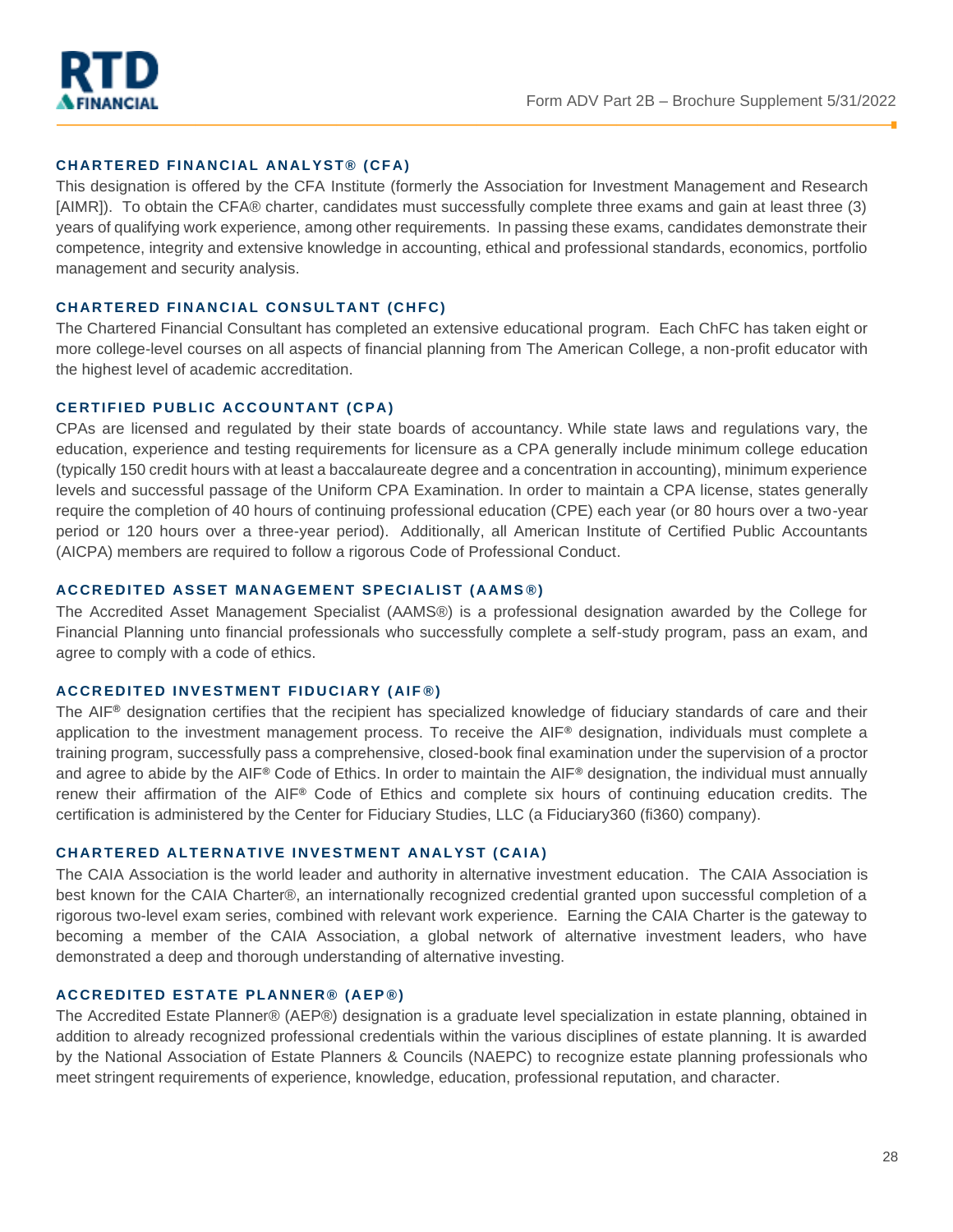

AEP® applicants are required to be members of, and continuously maintain membership in, an affiliated local or regional estate planning council where such membership is available. The applicant must sign a declaration statement to continuously abide by the NAEPC Code of Ethics. The applicant must satisfy a minimum of thirty (30) hours of continuing education during the previous twenty-four (24) months, of which at least fifteen (15) hours must have been in estate planning. Applicants may be requested to produce documentation to substantiate any activity claimed.

#### **RETIREMENT PLANS ASSOCIATE (RPA)**

The Retirement Plans Associate (RPA) designation is earned by individuals in the group benefits arena. The RPA designation helps professionals better understand defined contribution and defined benefit plan rules, design and management of plan assets. This certification is administered by the International Foundation of Employee Benefits and the Wharton School of the University of Pennsylvania.

#### **CERTIFIED PENSION CONSULTANT (CPC)**

The Certified Pension Consultant (CPC) credential is bestowed by the American Society of Pension Professionals and Actuaries (ASPPA). CPC candidates demonstrate advanced knowledge of the many nuances and complicated pension issues through the completion of six online consulting modules and a comprehensive proctored short answer examination. A successful CPC is able to recognize, evaluate and provide in-depth solutions to potential client issues. Advanced topics of study include Business Entities and Related Groups, Plan Design, Fiduciary Responsibilities, Correction Programs and Ethics. To maintain credentials, the CPC is required to complete 40 hours of continuing professional education in a 24-month period, including 2 hours of Ethics, and be member of ASPPA.

#### **ENROLLED AGENT (EA)**

An enrolled agent is a person who has earned the privilege of representing taxpayers before the Internal Revenue Service by either passing a three-part comprehensive IRS test covering individual and business tax returns, or through experience as a former IRS employee. Enrolled agent status is the highest credential the IRS awards. Individuals who obtain this elite status must adhere to ethical standards and complete 72 hours of continuing education courses every three years.

#### **ENROLLED RETIREMENT PLAN AGENT (ERPA)**

The Enrolled Retirement Plan Agent (ERPA) is a professional approved by the Internal Revenue Service (IRS) to represent taxpayers before the IRS relating to retirement plan issues. The IRS issues and maintains the ERPA designation. Examinations are conducted by the American Institute of Retirement Examinations, a partnership of the National Institute of Pension Administrators (NIPA) and ASPPA. An ERPA is required to complete a minimum of 72 hours of continuing education credits in three calendar years, including 2 Ethics credits each year.

#### **QU ALI FIE D 40 1 ( K) AD M INIS TR AT OR ( QK A ®)**

The Qualified 401(k) Administrator (QKA® ) program advances knowledge gained in the Retirement Plan Fundamentals (RPF) certificate course. The QKA® program consists of two packages — Plan Management and Testing & Compliance — each comprising nine courses, a practice test and a credential exam.

### **CE RTIF IE D P LA N FI D U CIA RY A DV IS OR ( CPF A ®)**

The Certified Plan Fiduciary Advisor (CPFA) credential demonstrates your knowledge, expertise and commitment to working with retirement plans. Plan advisors who earn their CPFA demonstrate the expertise required to act as a plan fiduciary or help plan fiduciaries manage their roles and responsibilities.